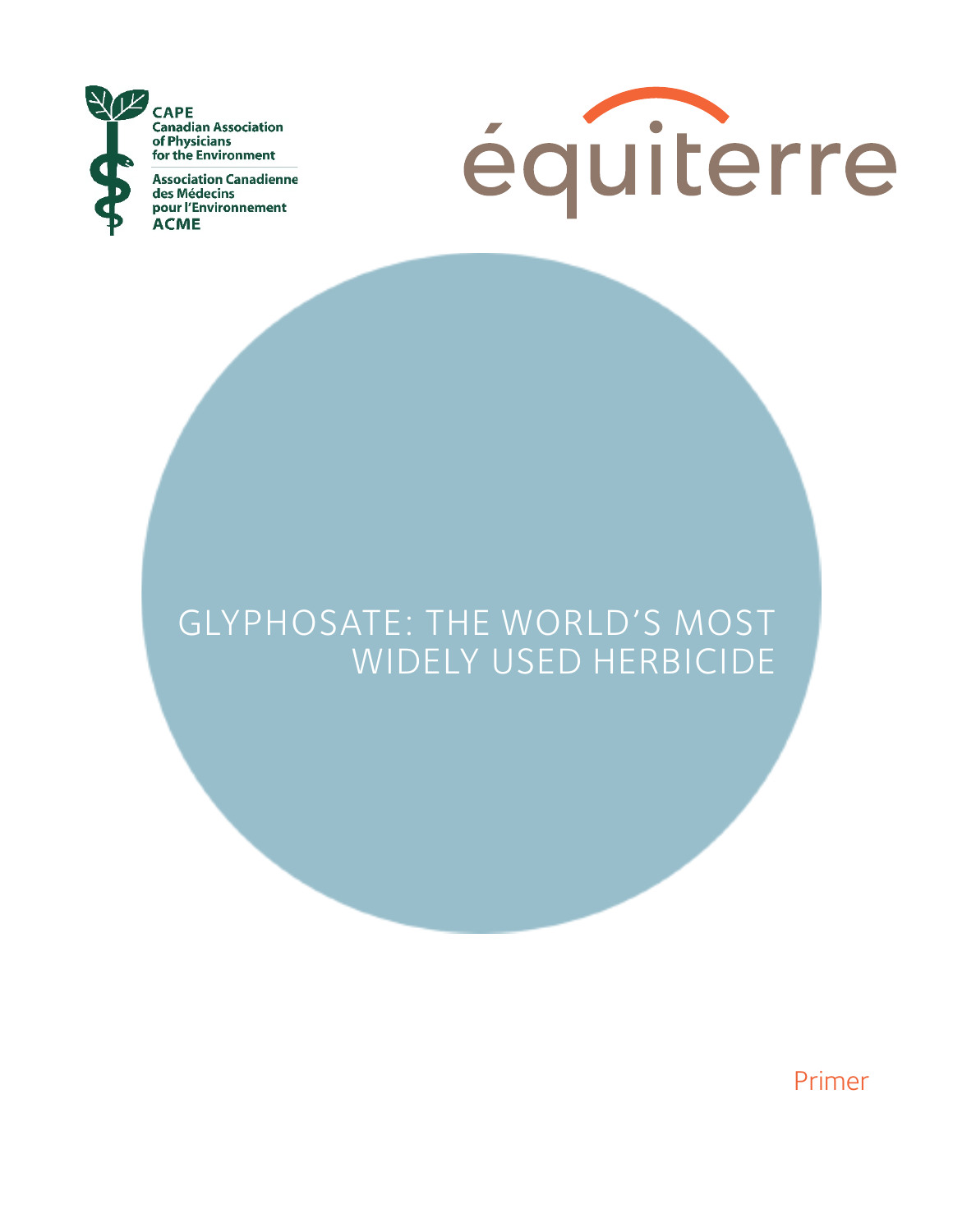#### Author

Nicolas Soumis, Ph. D.

#### Reviewers

Équiterre : Karen Ross, Ph. D., Nadine Bachand, M.Sc.

Canadian Association of Physicians for the Environment : Kim Perrotta MHSc, Executive Director, Dr. Jean Zigby, Former President, and Randall McQuaker, Pesticides Director. July 2018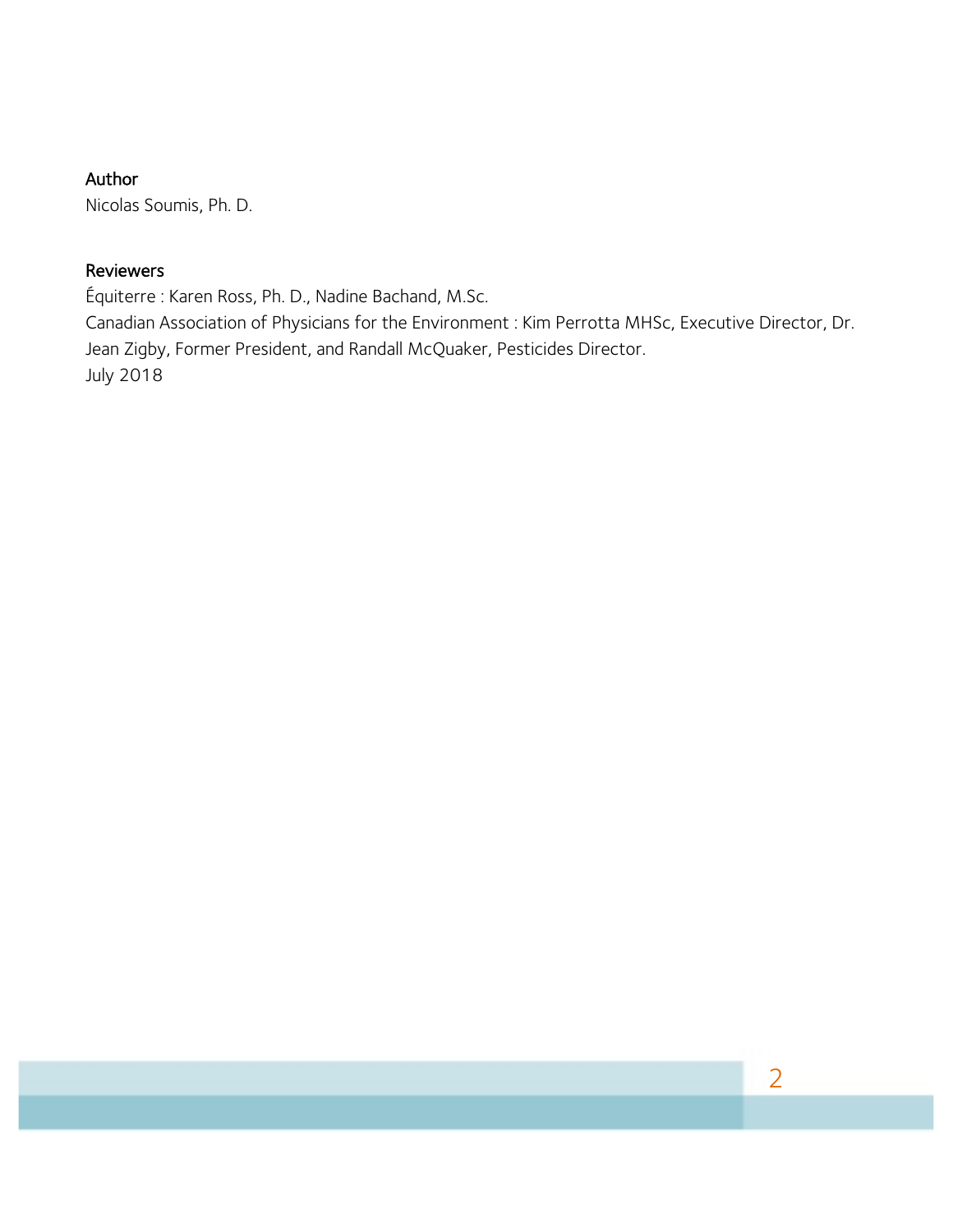## Table of contents

| Introduction                                        | $\overline{4}$ |
|-----------------------------------------------------|----------------|
| Glyphosate use trends                               | $\overline{4}$ |
| Growing numbers of glyphosate-resistant weeds       | 6              |
| Glyphosate contamination of natural waters          | $\overline{7}$ |
| Drinking water contamination by glyphosate          | 10             |
| Toxic effects of glyphosate on living organisms     | 11             |
| Glyphosate registration and re-evaluation in Canada | 15             |
| Conclusion                                          | 17             |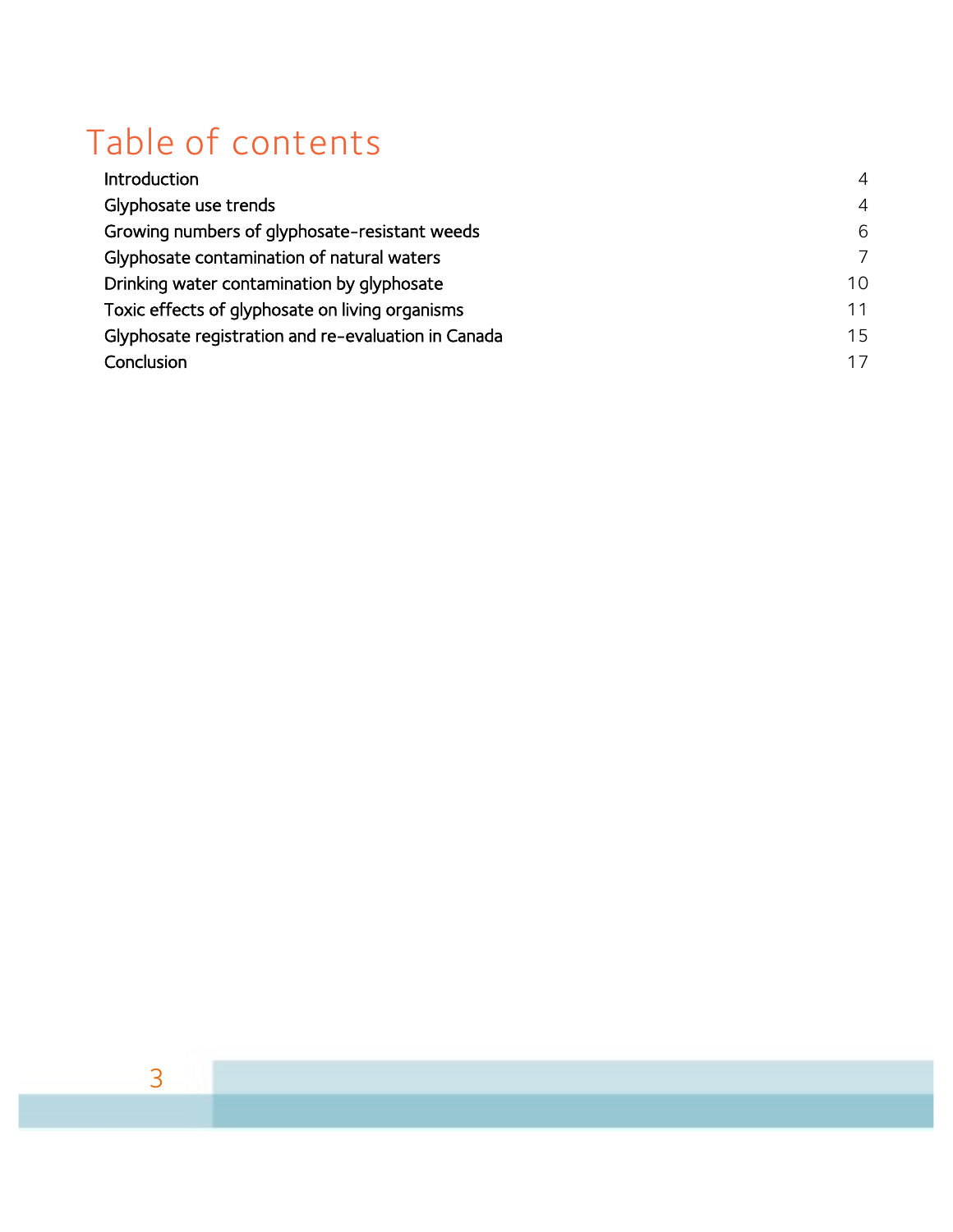# **GLYPHOSATE: THE WORLD'S MOST WIDELY USED HERBICIDE**

### Introduction

A glycine derivative, glyphosate is a non-selective herbicide with a systemic mode of action.<sup>1, 2</sup> It was first described as one of the 'safest' herbicides by its manufacturer, Monsanto, when it was introduced on the market in 1974 under the trade name Roundup®.<sup>3</sup> Today it is used extensively worldwide, largely as a weed killer in agriculture, especially in the production of corn, soybean, cotton and pasture crops.<sup>1, 2, 4, 5</sup> It can also be used as a plant growth regulator<sup>2</sup> and can hasten the harvesting of certain grains and legumes when it is applied as an agent of dessication.  $^{6,7}$ 

Its non-agricultural applications include forestry, home maintenance, and vegetation control on industrial lands and rights-of-way (e.g. train tracks, highways, etc.).<sup>1, 2, 4, 5</sup> Glyphosate is generally used as a post-emergent herbicide, which means it acts after seeds have germinated and plants have started to grow, and a non-selective herbicide, $<sup>8</sup>$  which means that it eradicates all vegetation upon</sup> which it is applied. $2$ 

## **Glyphosate use trends**

Glyphosate is the most widely used herbicide on the planet.<sup>9</sup> Sold in over 100 countries,<sup>10</sup> its global use reached 825,804 metric tonnes in 2014.<sup>5</sup> Because glyphosate is non-selective, its use in agriculture was initially quite limited because it could only be applied during certain times of the year to avoid crop damage. However, the introduction of genetically modified (GM) glyphosate-tolerant crops such as those in the Roundup Ready® suite, opened the door to more widespread use.<sup>5, 11</sup> Since glyphosate-tolerant GM crops were introduced in 1996, glyphosate use worldwide has increased by nearly 15-fold, with 56% of the total amount of glyphosate applied globally used on these crops.<sup>5</sup>

Glyphosate ranks number one in Canadian and Quebec herbicide sales.<sup>12, 13</sup> At present, 176 glyphosate-containing products are authorized in Canada.<sup>14</sup> Monsanto's patent on glyphosate expired in 2000, but it still manufactures the majority of these products (55 products authorized in Canada). Dow AgroSciences and Syngenta now respectively manufacture 22 and 10 products authorized in Canada.<sup>15</sup>

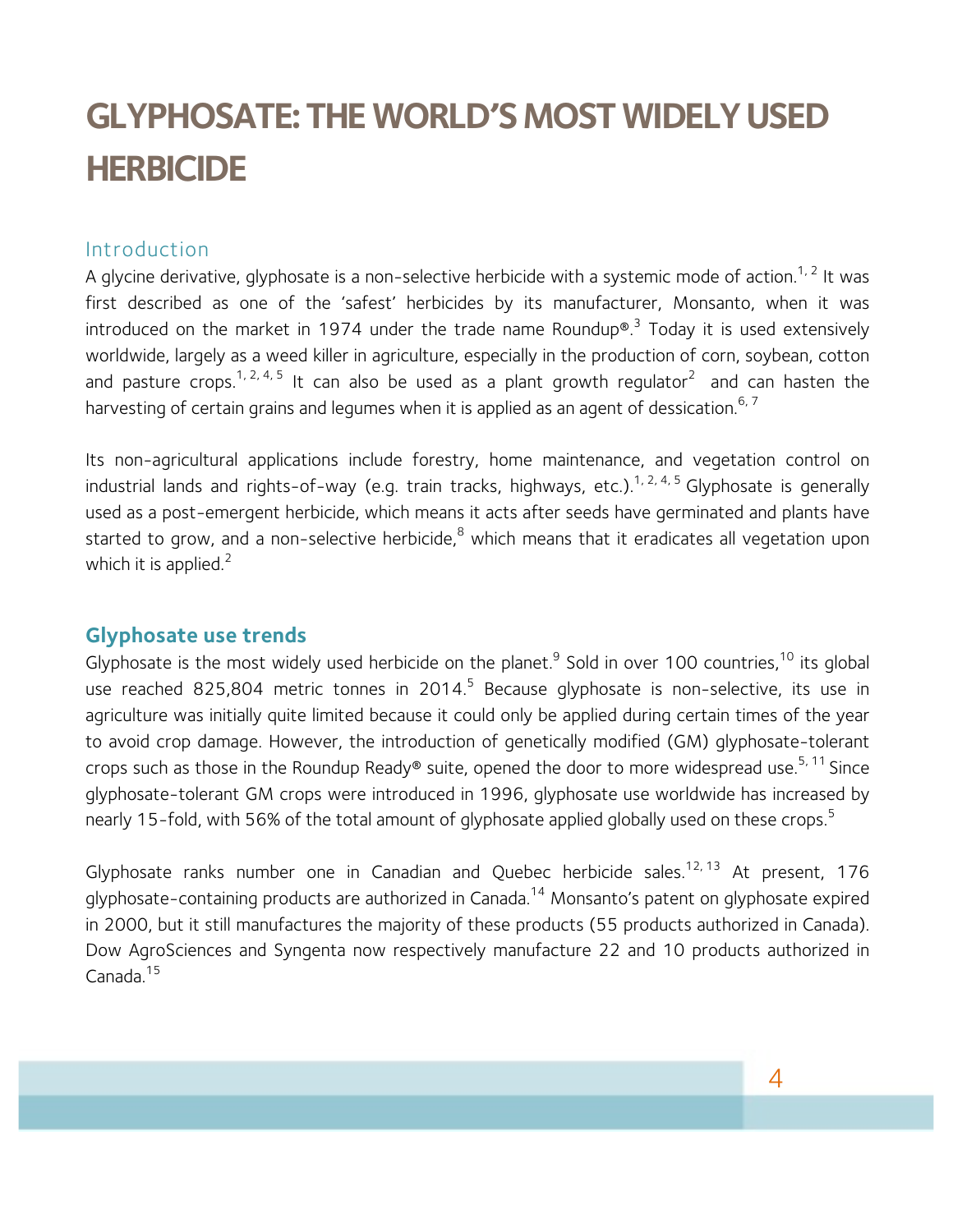It is impossible to establish glyphosate use trends in Canada and Québec with any accuracy, because data on sales is reported by pesticide group, with few exceptions, with glyphosate being part of the group of phosphonic acids and their derivatives. Nonetheless, since the quantities of glyphosate sold in Canada far outpace those of others in the same group,<sup>12, 16-21</sup> it is reasonable to presume that glyphosate has a disproportionate influence on the overall sales figures for phosphonic acids and their derivatives.

Figures 1 and 2 below chart the rise in glyphosate sales in recent years. Based on the available data, sales of phosphonic acids and their derivatives in Canada increased by 47.1%, going from 28,746,017 kg of active ingredients (kg a.i.) in 2009<sup>16</sup> to 42,286,074 kg a.i. in 2014.<sup>21</sup> In Québec, though sales only increased by 19.2% during the same period (from 1,388,263 to 1,858,378 kg a.i.), $^{22}$  it must be remembered that they had increased by 689.5% — an almost eight-fold increase — between 1992



 $(209, 687 \text{ kg a.}^{23})$  and 2015  $(1,655,422 \text{ kg a.}i.^{22})$ .

Figure 1: Annual sales of phosphonic acids (PA) and their derivatives in Canada (all sectors) $12, 16-21$ 

Figure 2: Annual sales of phosphonic acids (PA) and their derivatives in Québec (crop production) $^{22, 23}$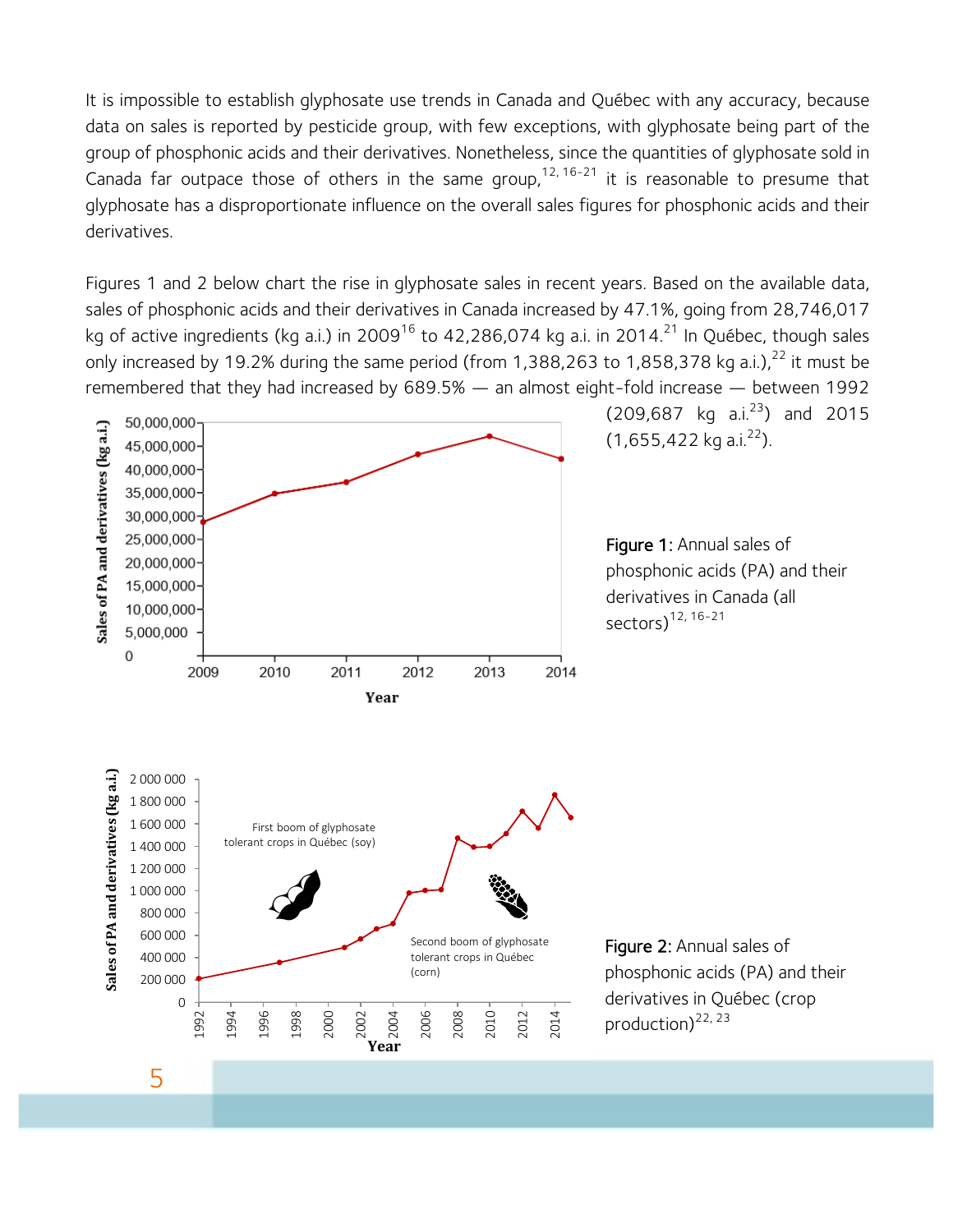In Québec, glyphosate-tolerant GM crops first boomed in 2002 with soy production, and then again in 2005-2006 with corn.<sup>24</sup> These dates would appear to correspond to the line in Figure 2. As the total number of acres of GM soy and corn have continued to dramatically increase in Quebec, so too has the annual sales of the group of pesticides called phosphonic acids and their derivatives, of which glyphosate is the major player<sup>22, 23</sup> (Figure 3).



Figure 3: Correlation between GM corn/soy acreage and quantities of phosphonic acids (PA) and their derivatives sold in Québec.

#### **Growing numbers of glyphosate-resistant weeds**

Repeated use of glyphosate over years has led to the evolution of a number of resistant weed species.<sup>25-27</sup> Recent data suggest that between 24<sup>26</sup> and 32<sup>27</sup> weed species worldwide have now developed glyphosate resistance, with 16 of those species prevalent in fields planted with Roundup Ready crops.<sup>26</sup> Canadian horseweed (Erigeron canadensis) is the most widespread glyphosateresistant species on the planet. However, Palmer's amaranth (Amaranthus palmeri) and tall water hemp (A. turberculus) present the biggest economic challenge, not just because they are widespread, but also because they have developed resistance to several herbicides.<sup>26</sup> Canada currently reports between four<sup>28</sup> and five<sup>29</sup> species of glyphosate-resistant weeds. The majority are found in Ontario, with one officially confirmed species in both the Canadian Prairies (ragweed [Kochia scoparia])<sup>28, 29</sup> and Québec (turnip rape [Brassica rapa L.]).<sup>30</sup>

Weed resistance is a serious problem, because it requires more frequent and/or more abundant applications, and often requires treatments that use multiple herbicides in combination.<sup>25, 31</sup> This not only raises the risks posed to health and the environment but also raises costs for producers. As a result, in the early 2010s, Monsanto began offering discounts to farmers who were using herbicides other than Roundup to control glyphosate-resistant plants on their glyphosate-tolerant crops.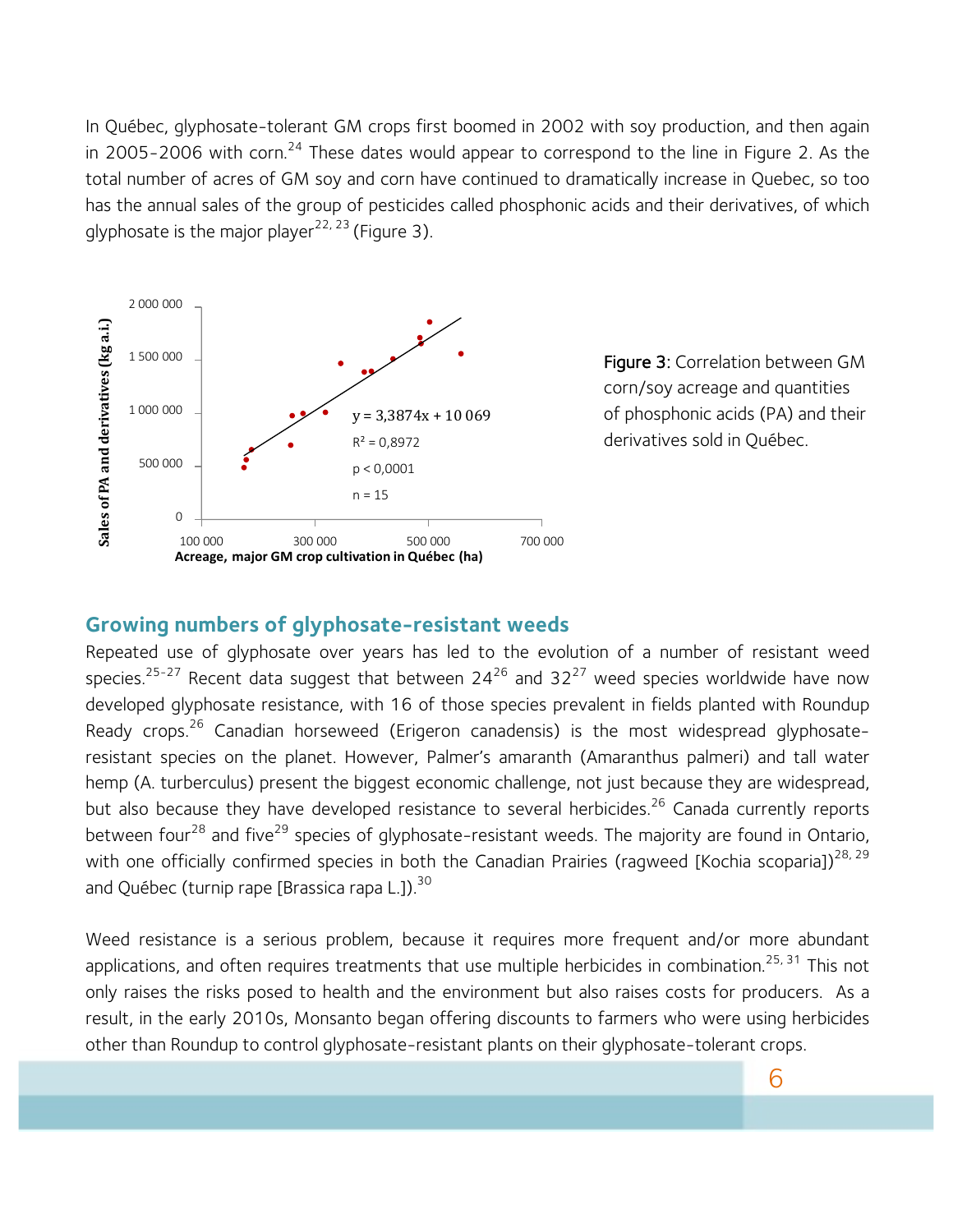## **Glyphosate contamination of natural waters**

Since glyphosate isn't very mobile in soil,  $2.32$  it is not expected to migrate toward water, particularly groundwater.<sup>33</sup> In the case that glyphosate reaches surface waters, it is expected to partition to sediment despite its high solubility (between 5,800 and 12,000 mg/l.<sup>32</sup> This is equally true for its main metabolite, aminomethyl phosphonic acid (AMPA).<sup>2, 32</sup> However, leaching and runoff from soil to aquatic environments cannot be discounted because glyphosate mobility is influenced by precipitation, particularly when high rainfall events occur shortly after application.<sup>34, 35</sup>

Table 1 presents data collected for Monsanto between 1993 and 2011 on the extent of glyphosate and AMPA contamination in natural waters of many European nations. The data shows that this contamination occurs with extremely high frequency (up to 92.5% for glyphosate and 100% for AMPA) or at high concentrations (up to 370 µg/L of glyphosate and above 200 µg/L of AMPA).<sup>36</sup> The contamination in groundwater is less severe, with glyphosate and AMPA being detected less frequently (3.4% and 12%, respectively) and at lower concentrations (24 µg/L and 19 µg/L, respectively).  $36$ 

|                |                | Glyphosate <sup>ª</sup> |             | AMPA <sup>a</sup> |                 |                        |  |
|----------------|----------------|-------------------------|-------------|-------------------|-----------------|------------------------|--|
| Country        |                | Detection freq.         | Max.        |                   | Detection freq. | Max. Conc.             |  |
|                | $\overline{n}$ | $(% )^{(1,1)}$          | Conc.       | $\mathsf{n}$      | (%)             | $\overline{(\mu g/L)}$ |  |
|                |                |                         | $(\mu g/L)$ |                   |                 |                        |  |
| Surface waters |                |                         |             |                   |                 |                        |  |
| Austria        | <b>ND</b>      | <b>ND</b>               | <b>ND</b>   | 345               | $\geq$ 26       | 3.4                    |  |
| Belgium        | 5,881          | $\geq 83$               | 139         | 5,351             | 92.8            | 3,4                    |  |
| Czech Republic | 359            | 47.8                    | 5.3         | 165               | 100             | 1.37                   |  |
| Finland        | 26             | 11.5                    | 0.46        | 26                | 11.5            | 0.22                   |  |
| France         | 57,171         | 30.2                    | 50          | 46,969            | 51.8            | 48.9                   |  |
| Germany        | 1,298          | 29.7                    | 4.7         | 782               | 57.5            | 3.6                    |  |
| Ireland        | 2,483          | 5.6                     | 186         | 496               | 0.2             | > 200                  |  |
| Italy          | 919            | 24,3                    | 37,6        | 239               | 87,0            | 37                     |  |
| Norway         | 80             | 92.5                    | 0.93        | 80                | 92.5            | 0.54                   |  |
| Slovenia       | 2,092          | 15.3                    | 3.6         | <b>ND</b>         | <b>ND</b>       | <b>ND</b>              |  |
| Spain          | 115            | 7.4                     | 15.3        | <b>ND</b>         | <b>ND</b>       | <b>ND</b>              |  |
| Sweden         | 1,306          | 27.6                    | 370         | 1,285             | 19.0            | 4.0                    |  |
| Suède          | 1 3 0 6        | 27,6                    | 370         | 1 2 8 5           | 19,0            | 4,0                    |  |
| <b>UK</b>      | 3,730          | 20.3                    | 8.2         | <b>ND</b>         | <b>ND</b>       | <b>ND</b>              |  |
| Groundwater    |                |                         |             |                   |                 |                        |  |
| Austria        | 3,633          | 0.19                    | > 0,1       | 3,636             | 1.2             | 0.75                   |  |
| Belgium        | > 2,338        | < 0.02                  | < 0.025     | > 4,383           | < 0.41          | 1.85                   |  |
| Denmark        | 9,908          | 1.2                     | 4.7         | 9,906             | 0.84            | 4.2                    |  |

Table 1: Presence of glyphosate and AMPA in the natural waters of European countries<sup>36</sup>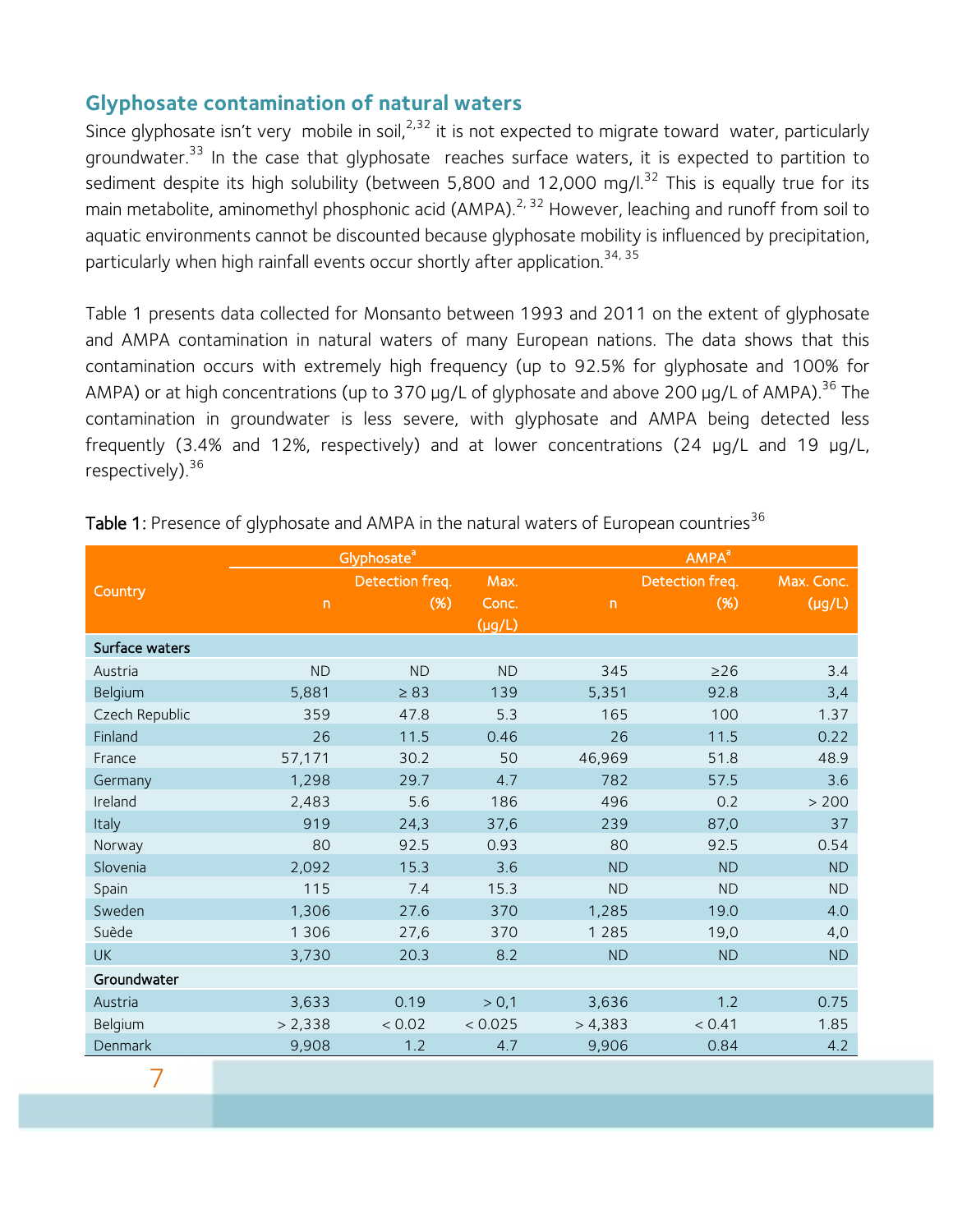| Finland     | 80         | $\Omega$       | <b>BDL</b> | 80         | $\Omega$   | <b>BDL</b> |
|-------------|------------|----------------|------------|------------|------------|------------|
| France      | 45,960     | 1.1            | 24         | 30,529     | 1.4        | 19         |
| Germany     | $\geq$ 196 | <b>ND</b>      | $\leq 0.1$ | >326       | <b>ND</b>  | $\geq$ 1   |
| Ireland     | 679        | 0.8            | 0.19       | <b>ND</b>  | <b>ND</b>  | <b>ND</b>  |
| Italy       | 961        | $\overline{O}$ | <b>BDL</b> | $\ge 619$  | $\leq 0.5$ | 0.9        |
| Malta       | $\geq 18$  | $\overline{O}$ | <b>BDL</b> | <b>ND</b>  | <b>ND</b>  | <b>ND</b>  |
| Netherlands | 691        | 0.58           | 4.7        | 691        | 3.0        | 5.1        |
| Norway      | 8          | $\Omega$       | <b>BDL</b> | 8          | 12.5       | 0.02       |
| Sweden      | 1,247      | 0.08           | 0.08       | 1,242      | 0.24       | 0.72       |
| Switzerland | >234       | 3.4            | 0.21       | $\geq$ 232 | <b>ND</b>  | 0.46       |
| <b>UK</b>   | 1,509      | 0.9            | 0.47       | <b>ND</b>  | <b>ND</b>  | <b>ND</b>  |

a: ND = non-determined; BDL = below detection limit

Table 2 indicates a different picture in North America. While glyphosate and AMPA are generally found at higher concentrations in surface waters (up to 427 µg/L and 397 µg/L respectively) than in groundwater (up to 45 µg/L and 4,88 µg/L), their detection frequency in North American groundwater is much higher (up to 100%). Glyphosate and AMPA are generally detected very frequently in precipitation,  $37-41$  largely due to aerial drift and wind erosion.  $41, 42$ 

#### Table 2: Presence of glyphosate and AMPA in natural waters, North America<sup>a</sup>

|                         |                | Glyphosate <sup>b</sup> |             |                          | AMPA <sup>b</sup> |                |      |
|-------------------------|----------------|-------------------------|-------------|--------------------------|-------------------|----------------|------|
| Country                 | $\overline{D}$ | Detect.                 | Max. Conc.  | $\overline{\phantom{a}}$ | Detect.           | Max. Conc.     | Ref. |
|                         |                | <b>Freq. (%)</b>        | $(\mu g/L)$ |                          | Freq. $(*)$       | $(\mu g/L)$    |      |
| Surface waters          |                |                         |             |                          |                   |                |      |
| Canada (AB)             | 110            | 25.45                   | 6.1         | 110                      | 6.36              | $\overline{4}$ | 43   |
| Canada (CB)             | <b>ND</b>      | ND                      | 9,000       | <b>ND</b>                | <b>ND</b>         | <b>ND</b>      | 44   |
| Canada (ON)             | 529            | 32                      | 5.38        | <b>ND</b>                | <b>ND</b>         | <b>ND</b>      | 45   |
| Canada (ON)             | 74             | 56.8                    | 3,380       | 219                      | 74                | 48.6           | 46   |
| Canada (ON)             | 502            | 17                      | 40,800      | 502                      | 5.6               | 66,000         | 47   |
| Canada (ON)             | 210            | 33                      | 12.0        | <b>ND</b>                | <b>ND</b>         | <b>ND</b>      | 45   |
| Canada (ON)             | 96             | 82.3                    | 41,881      | 96                       | 88.5              | 14,781         | 46   |
| Canada (QC)             | 31             | 65                      | 0.400       | 31                       | 94                | 0.860          | 48   |
| Canada (QC)             | <b>ND</b>      | 91.1                    | 18          | <b>ND</b>                | 67.0              | 2.9            | 49   |
| <b>U.S. (10 States)</b> | 40             | 17.5                    | 2.2         | 40                       | 67.5              | 3.9            | 50   |
| U.S. (39 States)        | 2 3 0 4        | 54,7                    | 427         | 2 3 0 4                  | 73,6              | 397            | 37   |
| U.S. (NAWQA)            | 608            | 32.2                    | 9.7         | 608                      | 51.5              | 8.7            | 37   |
| Mexico (wet season)     | <b>ND</b>      | ND                      | 1,33        | <b>ND</b>                | <b>ND</b>         | <b>ND</b>      | 51   |
| Mexico (dry season)     | ND             | ND                      | 36.71       | <b>ND</b>                | ND                | <b>ND</b>      | 51   |
| Groundwater             |                |                         |             |                          |                   |                |      |
| Canada                  | 72             | 32                      | 0.02        | <b>ND</b>                | <b>ND</b>         | <b>ND</b>      | 52   |
| Canada (AB, ON)         | 281            | 13.2                    | 0.042       | 281                      | 11.7              | 2,870          | 53   |
|                         |                |                         |             |                          |                   |                |      |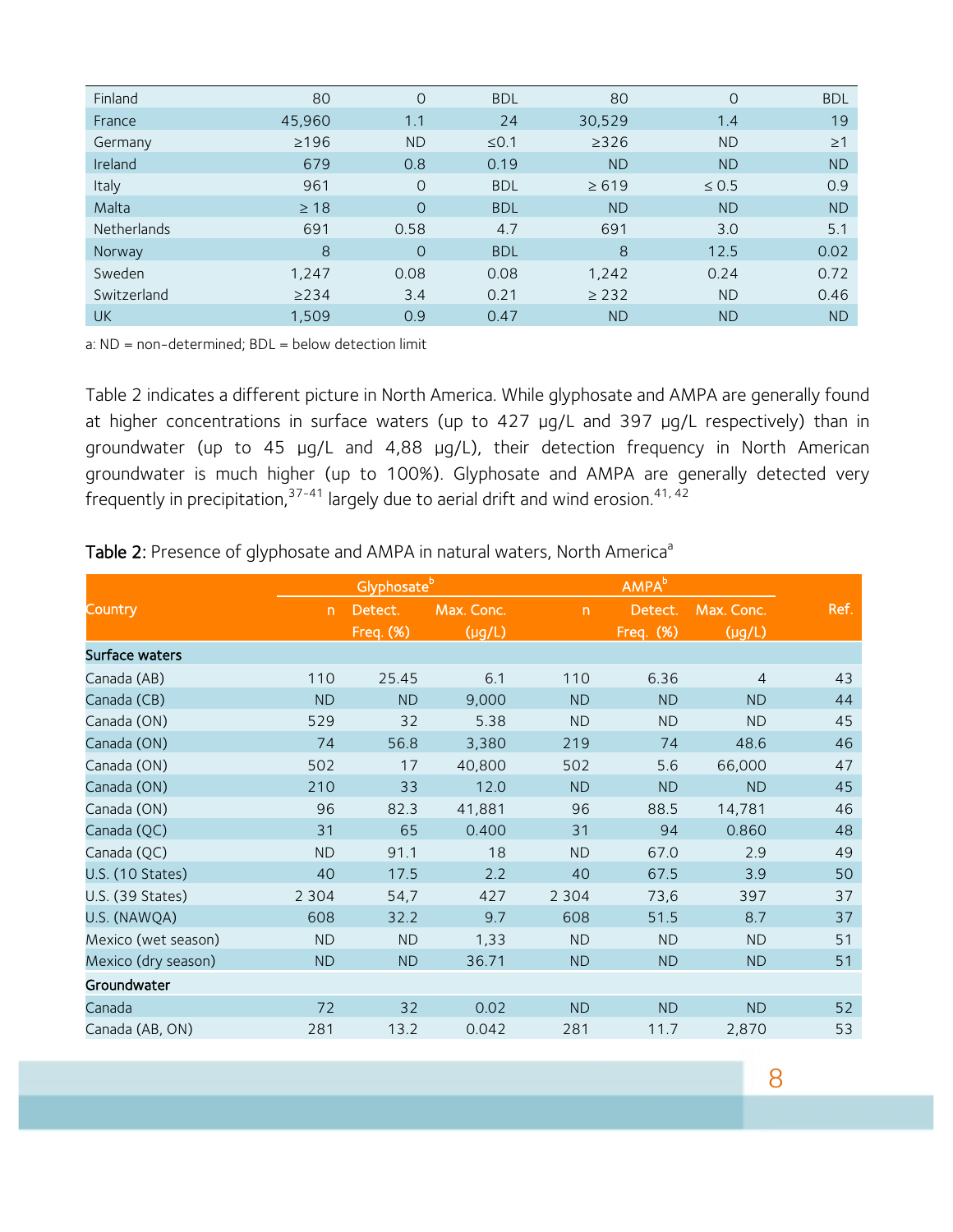| Canada (NL)             | <b>ND</b> | <b>ND</b> | 45    | <b>ND</b> | <b>ND</b> | <b>ND</b> | 54 |
|-------------------------|-----------|-----------|-------|-----------|-----------|-----------|----|
| Canada (ON)             | 401       | 10.5      | 0.663 | 401       | 5.0       | 0.698     | 39 |
| <b>U.S. (39 States)</b> | 1,171     | 5.8       | 2.03  | 1,171     | 14.3      | 4.88      | 37 |
| U.S. (NAWQA)            | 485       | 5.8       | 0.67  | 485       | 9.5       | 0.62      | 46 |
| Mexico                  | 20        | 100       | 1.41  | <b>ND</b> | ND.       | <b>ND</b> | 55 |
| Mexico                  | 6         | 100       | 0.38  | <b>ND</b> | ND.       | <b>ND</b> | 55 |
| Mexico (wet season)     | <b>ND</b> | ND.       | 0.56  | <b>ND</b> | ND.       | <b>ND</b> | 51 |
| Mexico (dry season)     | <b>ND</b> | ND.       | 18.43 | <b>ND</b> | ND.       | <b>ND</b> | 51 |
| Precipitation           |           |           |       |           |           |           |    |
| Canada (ON)             | 15        | 86.7      | 0.135 | 15        | 26.7      | 6.7       | 39 |
| U.S. (39 States)        | 85        | 70.6      | 2.5   | 85        | 71.8      | 0.48      | 37 |
| U.S. (IA, IN, MS)       | 80        | 71.2      | 2.5   | 80        | 62.5      | 0.48      | 40 |
| U.S. (IN)               | 14        | 85.7      | 1.1   | 14        | 85.7      | < 0.2     | 46 |
| $U.S.$ (MS)             | <b>ND</b> | 77        | 1.90  | <b>ND</b> | 77        | 0.270     | 41 |

a: Some results were recalculated based on individual data in the studies consulted, in particular to better discriminate between environments (forest, rural and urban)

b: ND = non-determined; BDL = below detection limit

In Canada, glyphosate contamination measured in surface and groundwater (Table 2) remain consistently below the Canadian Water Quality Guideline (CWQG) that has been set to protect aquatic life (800  $\mu$ q/L for chronic exposure).<sup>56</sup>

Glyphosate and AMPA are very frequently detected in surface waters in Québec (Table 2). Between 2011 and 2014, both were respectively found in 91.1% and 67.0% of samples from agricultural rivers, with the maximum respective concentrations measured at 18  $\mu$ q/L and 2.9  $\mu$ q/L.<sup>49</sup> A previous study conducted between 2003 and 2008 reported an even higher detection frequency (94%) for AMPA.<sup>48</sup> Glyphosate contamination also continues to increase in recent years in rivers near farms in Quebec. Between 2002 and 2014, median concentrations rose from 0.01977 µg/L to 0.04625 µg/L per year in four rivers in corn- and soybean-growing areas (Figure 4).<sup>49</sup> Nonetheless, in both studies,<sup>48,49</sup> the levels detected remained below the chronic aquatic life toxicity criterion (CVAC) for glyphosate in Québec, set at 65  $\mu q/L^{57}$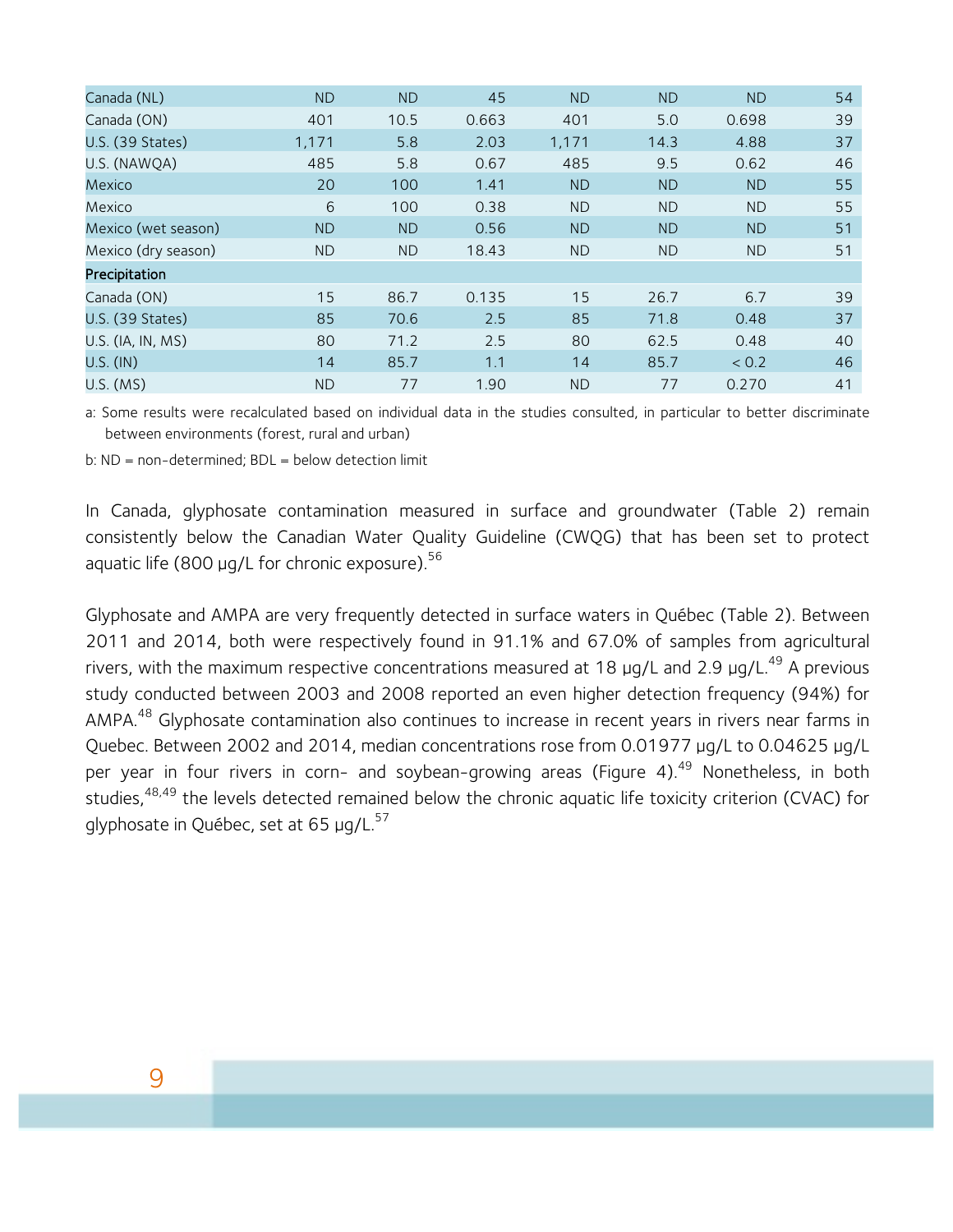

Figure 4: Linear regression applied to median concentrations of glyphosate measured in four Québec rivers between 2002 and 2014 $49$ .

The Minister of Sustainable Development, the Environment and Climate Change in Québec(MDDELCC) determined the relative annual contribution of all pesticides to the overall environmental risk posed by all pesticides used in Québec, by considering the ecotoxicological and physiochemical properties of each pesticide as well as the quantities used (for details and calculations, see Samuel et al,  $2012^{56}$ ). Glyphosate's contribution to overall environmental risk has varied little between 2008 and 2015 (Table 3), contributing between 2.9%<sup>59</sup> and 4.0%.<sup>60,61</sup> Despite a 12.7% increase in phosphoric acid and derivatives sales over the same period, its contribution to the environmental risk has gone from fourth <sup>59</sup> to eighth place.<sup>62</sup>

| Year | <b>Contribution (%)</b> | <b>Rank</b> | <b>Reference</b> |
|------|-------------------------|-------------|------------------|
| 2008 | 2.9                     | 4           | 59               |
| 2009 | 3.9                     | 4           | 23               |
| 2010 | 4.0                     | 6           | 60               |
| 2011 | 3.7                     | 6           | 63               |
| 2012 | 4.0                     | 6           | 61               |
| 2014 | 3.5                     |             | 64               |
| 2015 | 3.0                     | 8           | 62               |

Table 3: Contribution of glyphosate to the environmental risk in Québec between 2008 and 2015.

### **Drinking water contamination by glyphosate**

Surface and groundwater are the primary sources of drinking water for the world's population, 65 including in Canada66 and Québec<sup>67, 68</sup> and glyphosate contamination therefore impacts the water we drink. Given its known or suspected toxic effects on humans (addressed in greater detail in the following section), several countries have issued guidelines regarding the maximum limit of glyphosate contamination acceptable in drinking water. Figure 5 shows that these guidelines vary dramatically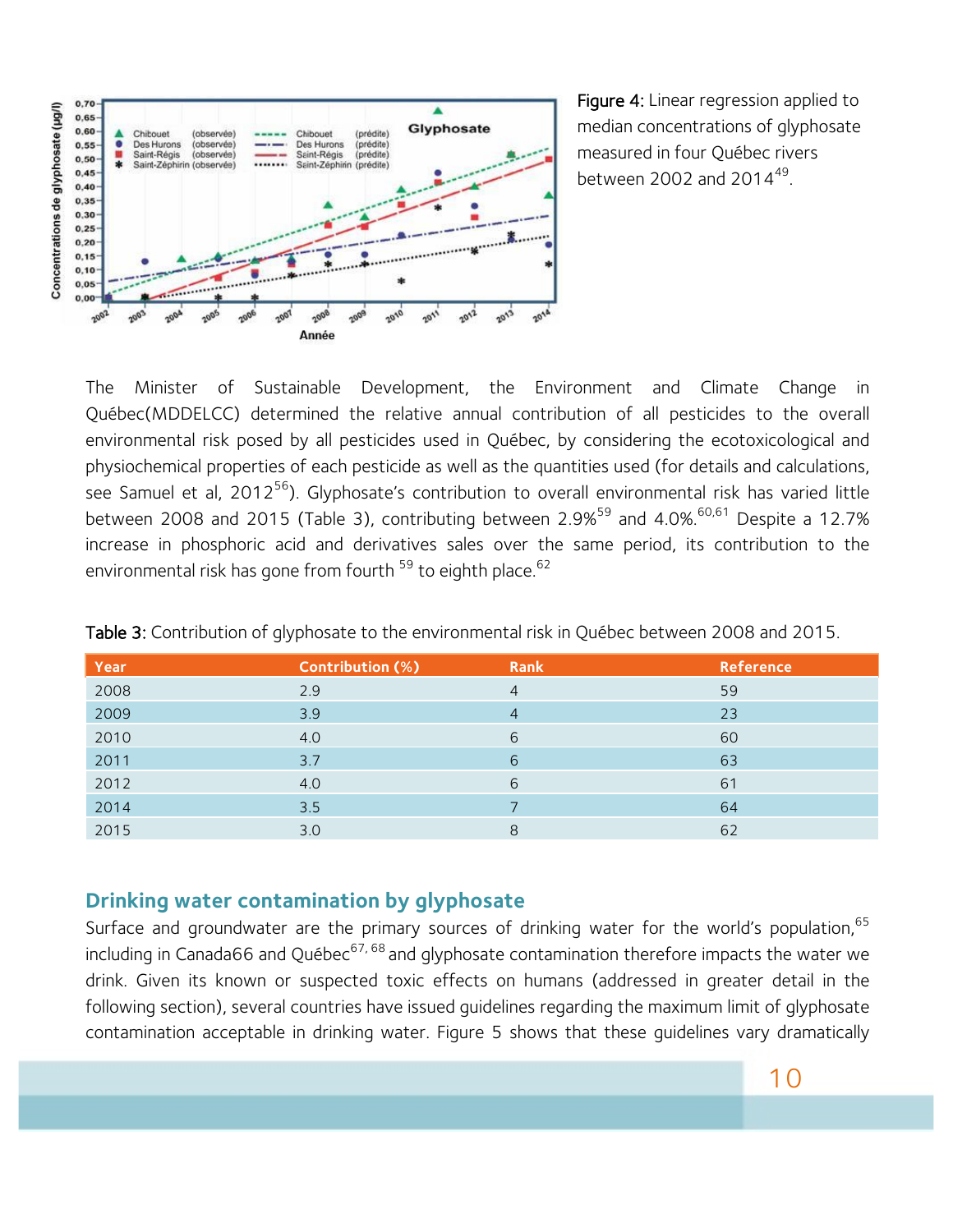from one place to another. The World Health Organization (WHO) has not set guidelines for acceptable limits to glyphosate contamination because it deems that drinking water concentrations are "well below those of health concern."<sup>69</sup>



In Québec, drinking water quality assessments conducted between 2005 and 2014 detected glyphosate only in 2006, 2010 and 2013, at respective maximum concentrations of 2.1, 0.7 and 1.5  $\mu$ g/L,<sup>73, 74</sup> levels that fall below provincial drinking water recommendations (< 210  $\mu$ g/L).<sup>70</sup> In addition, data on drinking water quality from Montréal's two main treatment plants, Atwater and Charles-J.-Des-Baillets, indicate that glyphosate concentrations have consistently remained below the detection level between 2009 and 2016.<sup>75-82</sup>

### **Toxic effects of glyphosate on living organisms**

Glyphosate acts on the biosynthesis of shikimic acid, a metabolic pathway present in plants and certain microorganisms but not in animals.<sup>83</sup> For this reason, it is seen as relatively safe in higher-order species, with acute toxicity ranging from low (500 mg/kg <  $dL50 \le 5,000$  mg/kg) to very low ( $dL50$  $>$  5,000 mg/kg), depending on the route of exposure and organism involved.<sup>1</sup> However, additives in commercial formulations containing glyphosate — for example, the surfactants that let it penetrate plant cuticles<sup>8, 84</sup> — can themselves be toxic<sup>85</sup> and thus serve to raise the overall toxicity of the glyphosate-based products. 86, 87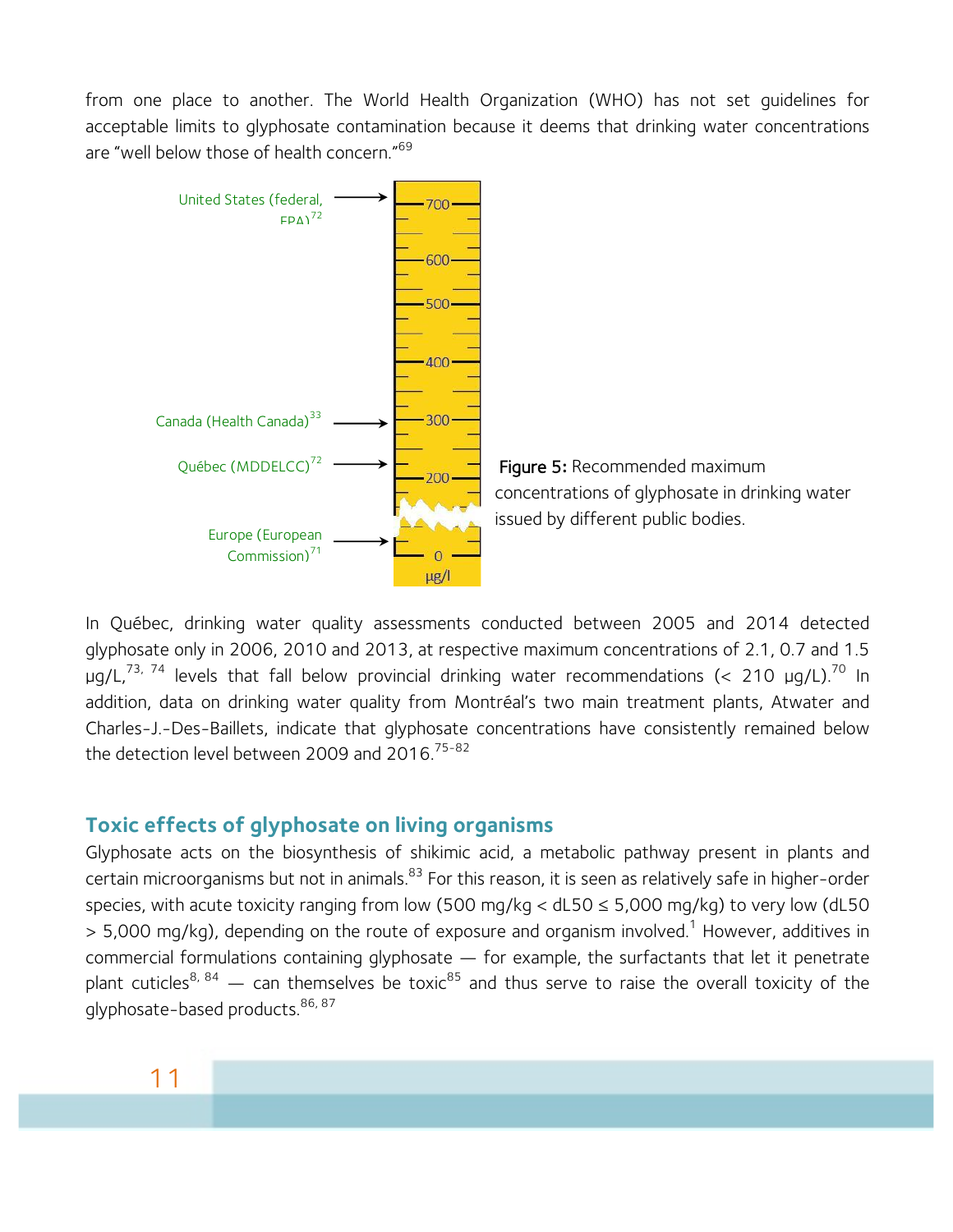In humans, the effects of acute non-lethal toxicity include irritation of the gastrointestinal tract, liver and kidney disorders, respiratory distress, pulmonary edema and arrhythmia.<sup>88</sup> While high doses are required to produce a lethal effect in many aquatic and terrestrial vertebrates, certain fish and aquatic invertebrates are more sensitive.<sup>89</sup> Among mammals (cats and dogs), acute toxicity gives rise to such symptoms as anorexia, lethargy, hypersalivation, vomiting and diarrhea, though few cases of acute toxicity result in mortality.<sup>1</sup> However, studies have also shown glyphosate to be toxic to amphibians and phytoplankton at concentrations below current surface water standards.<sup>89, 90</sup>

Ironically, glyphosate may compromise certain ecosystem services and even negatively impact agricultural productivity by harming terrestrial invertebrates and microorganisms. For instance, monarchs are an important pollinator species, but there is a link between extensive glyphosate-use and the decline in monarch butterfly populations, because glyphosate is designed to kill milkweed which is the monarch caterpillar's main food source.<sup>91</sup> Bees are also important pollinators, and glyphosate affects their navigational capacity, which can lead to death by starvation.<sup>92</sup> Finally, glyphosate is known to impact key interactions between earthworms and mycorrhiza,<sup>93</sup> which are two organisms vital to plant nutrition and agricultural productivity.

While there is general consensus in the literature about the effects of acute exposure to glyphosate, opinions are divided as to the toxicity of chronic exposure. Numerous studies report adverse effects on organs and functions in several vertebrate classes (some of which are listed in Table 4). However, these studies are contested by a number of others citing a methodological bias or insufficient data in the scientific evidence base to conclusively establish the toxic effects of glyphosate and its end-use products on humans and animals.10, 94-98

Table 3: Synthesis of the toxic effects of glyphosate (G) or its formulated products (CP) in different vertebrate classes. The figures in the cells refer to studies reporting these effects (underscored = effects attributable to G; bold = effects attributable to CP; underscored + bold = effects attributable to G and CP; italics = study does not specify whether the effects are attributable to either). The symbol "x" doesn't indicate a lack of effects but rather that no article had been found.

| <b>Organisms</b><br><b>Effects</b> | <b>Humans</b>       | <b>Mammals</b>   | <b>Birds</b> | <b>Reptiles</b> | <b>Amphibians</b> | <b>Fish</b>   |
|------------------------------------|---------------------|------------------|--------------|-----------------|-------------------|---------------|
| Cancers and tumours                | 100,102,<br>103     | 113              | $\times$     | $\times$        | $\times$          | $\times$      |
| Cytotoxicity                       | 99, 104             | 112              | $\times$     | $\times$        | $124$             | $\times$      |
| Endocrine disruption               | 99, 108<br>107, 108 | 111, 112,<br>119 | 118          | $\times$        | 123               | $\times$      |
| Genotoxicity                       | <u>105, 106</u>     | 105, 110         | $\times$     | 121             | 123, 124,<br>125  | 129, 130, 131 |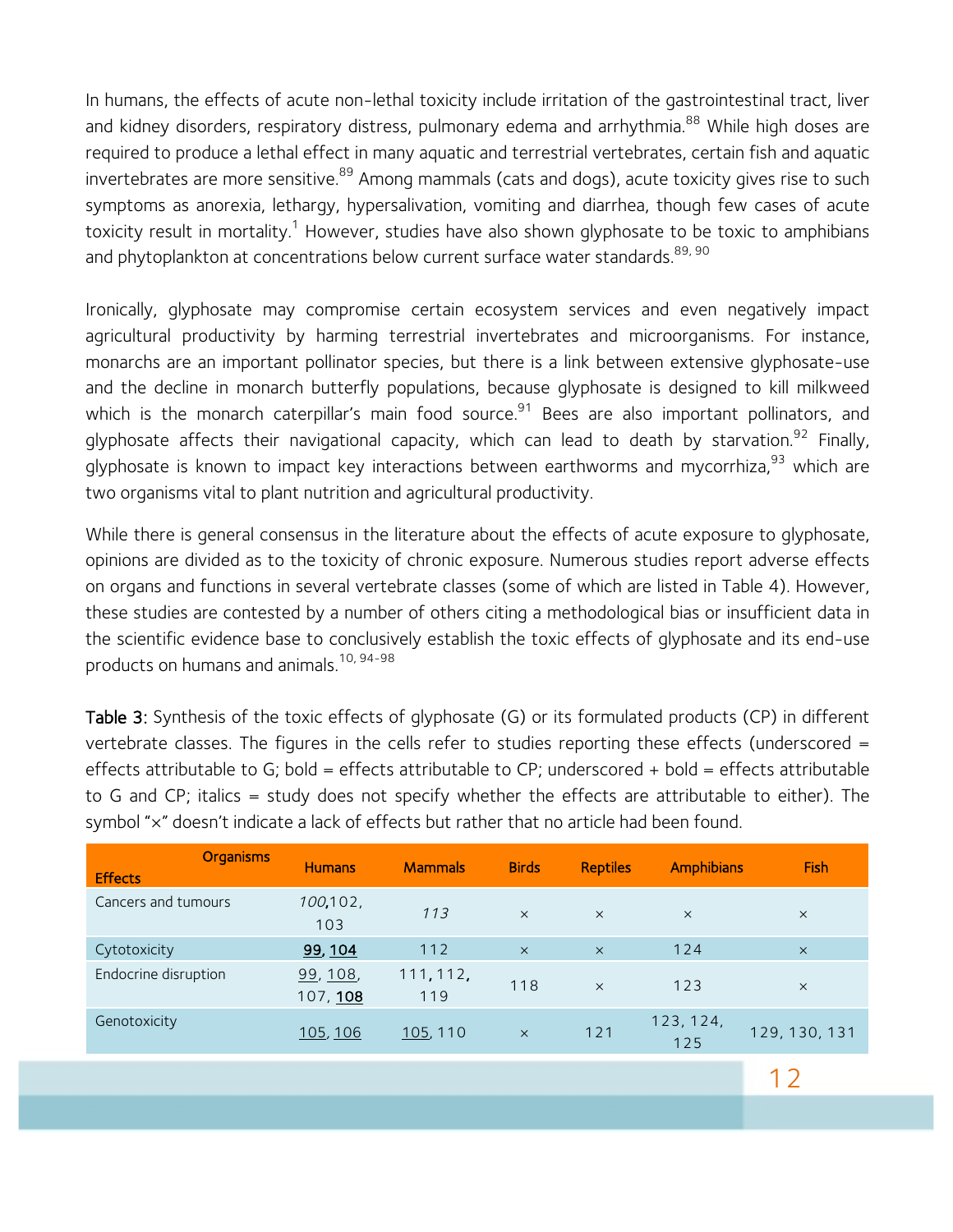| Hepatic changes                     | 99,100   | 110      | $\times$ | $\times$ | $\times$ | 126, 127    |
|-------------------------------------|----------|----------|----------|----------|----------|-------------|
| Immunotoxicity                      | $\times$ | 31       | $\times$ | 122      | $\times$ | 127         |
| Intestinal microbiota<br>disruption | 100      | 115      | 119      | $\times$ | $\times$ | $\times$    |
| Neurotoxicity                       | 106      | 114      | $\times$ | $\times$ | $\times$ | <u> 131</u> |
| Renal changes                       | 100      | 110      | $\times$ | $\times$ | $\times$ | 126, 127    |
| Reproductive changes                | 101      | 111, 112 | 118      | $\times$ | 123      | 128         |
| Teratogenicity                      | 109      | 111.117  | 120      | 121      | 120, 123 | 132         |

There are various possible explanations for the uncertainties around the chronic toxicity of glyphosate. First, there's the fundamental difference between two concepts often used interchangeably: hazard and risk. "Hazard" refers to the harm something may cause, while "risk" refers to the likelihood that a hazardous material will cause harm. Risk is modulated by two factors: the degree of hazard posed by the substance and the level of exposure to it.<sup>133</sup> A hazardous substance will carry a high risk of toxicity given a substantial degree of exposure; conversely, the same substance will carry only a slight risk if exposure remains low.

The majority of studies reporting toxic effects used glyphosate dosages exceeding the typical level of exposure for either workers who handle the herbicide<sup>134</sup> or the general population for whom contact comes through food<sup>135</sup> or drinking water.<sup>69</sup> While the studies highlight glyphosate's danger, these studies shed little light on the actual risk associated with it. In particular, the risk to human health is said to be low, based on chronic toxicity studies using laboratory animals; however, a lack of information on glyphosate toxicity at low-dose exposure does not imply a corresponding lack of effect. That is, absence of evidence is not evidence of absence. Glyphosate's reputation is therefore not based on scientific consensus, since the studies needed to properly assess the risks have not been carried out.

There are several gaps and uncertainties in the scientific literature. Lifelong studies have not yet been carried out on laboratory animals, nor have any large-scale epidemiological studies correlated glyphosate levels in urine to the state of health of the population studied. While the risks associated with glyphosate continue to be a matter of dispute, in 2015 a group of researchers published a consensus statement advocating that the uncertainties be taken into account in the regulation by imposing a ten-fold safety factor onto the acceptable daily intake.<sup>136</sup>

Furthermore, some studies have focused on formulated products while others considered only the active ingredient. As indicated above, certain additives (particularly POEA) raise the toxicity of formulated glyphosate-based products.<sup>85-87</sup> Nonetheless, the findings on end-use product toxicity of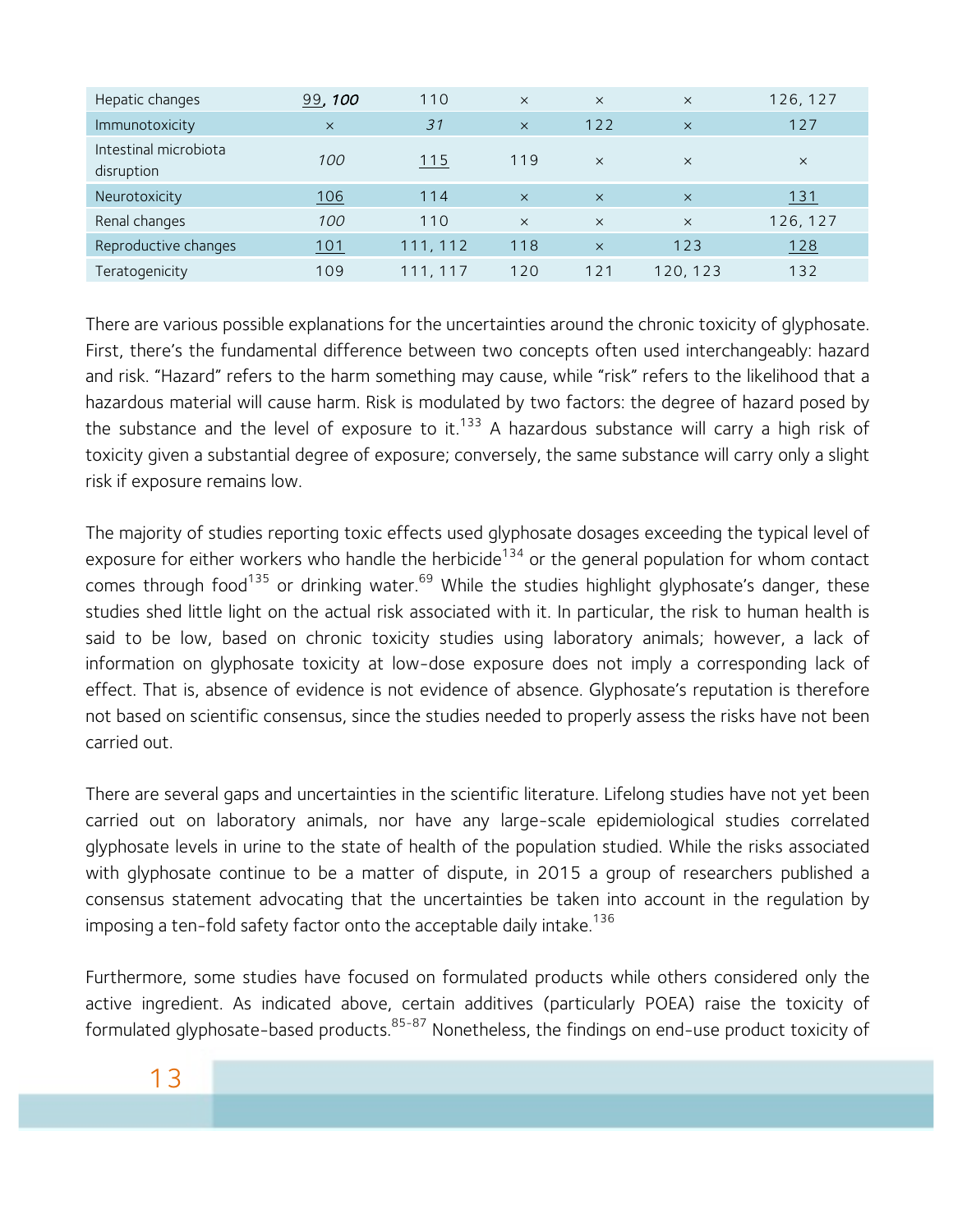many health authorities around the world are based largely on studies that consider the active ingredient in isolation.<sup>107, 137</sup> Therefore, these authorities do not recognize certain toxic effects.

Also, many have decried the dataset used by health authorities as being outdated and point to the large proportion of grey literature used in toxicological evaluations.<sup>107, 137, 138</sup> For example, during the EPA's 1993 registration review of glyphosate,<sup>2</sup> 73% of nearly 300 citations were published prior to 1985 (eight or more years), and just 11 (i.e. less than 4%) were peer-reviewed.<sup>137,139</sup> Furthermore, a review of the PMRA's 2017 glyphosate re-evaluation decision revealed that, despite there being no shortage of recent studies, the agency had assessed glyphosate's toxicological dangers on the basis of 118 industry documents that had not been peer-reviewed or published in academic journals, 80.5% of which pre-dated 1996 (11 or more years).<sup>138</sup>

Finally, assessments of glyphosate's risk are often tainted by conflicts of interest, as exemplified by the heated debate over glyphosate's carcinogenicity. In 2015, the International Agency for Research on Cancer (IARC) ranked glyphosate as a probable carcinogen for humans (group 2A classification).  $140$  However, the Joint FAO/WHO Meeting on Pesticide Residues (JMPR) $141$  came to a very different conclusion: glyphosate is unlikely to be a human carcinogen. Other regulatory bodies, including the European Food Safety Authority (ESFA),  $^{139}$  the EPA,  $^{142}$  the European Chemicals Agency (ECHA)<sup>143</sup> and the PMRA,<sup>144</sup> agreed with the JMPR.

The difference in opinion may well be rooted in methodological approaches between the IARC and the JMPR<sup>145, 146</sup>, but both organizations' risk assessment conclusions have been accused of being influenced by conflicts of interests. If, on the one hand, the IARC was said to have had a partisan evaluation committee,  $145, 147$  the JMPR in turn was said to have been influenced by industry stakeholders.

Internal documents<sup>148</sup> unsealed in a lawsuit brought against Monsanto by a number of plaintiffs with non-Hodgkin's lymphoma indicate that the company employed fallacious tactics to restore the image of its flagship product.<sup>149, 150</sup> These tactics included Monsanto having a number of illustrious researchers sign a paper that, in reality, had been ghost-written by its staff<sup>149-153</sup>. The paper<sup>154</sup> was published in 2016 as one of a five-article series<sup>155-158</sup> in a special supplement of the scientific journal Critical Reviews in Toxicology.<sup>155</sup> Some claim that the articles influenced ongoing risk assessments in multiple jurisdictions that were underway.<sup>154</sup>

Obtaining a balanced picture of the toxicological risks of glyphosate is of vital importance because it is so widely used. Indeed, as shown by the data compiled for Québec, while glyphosate's contribution to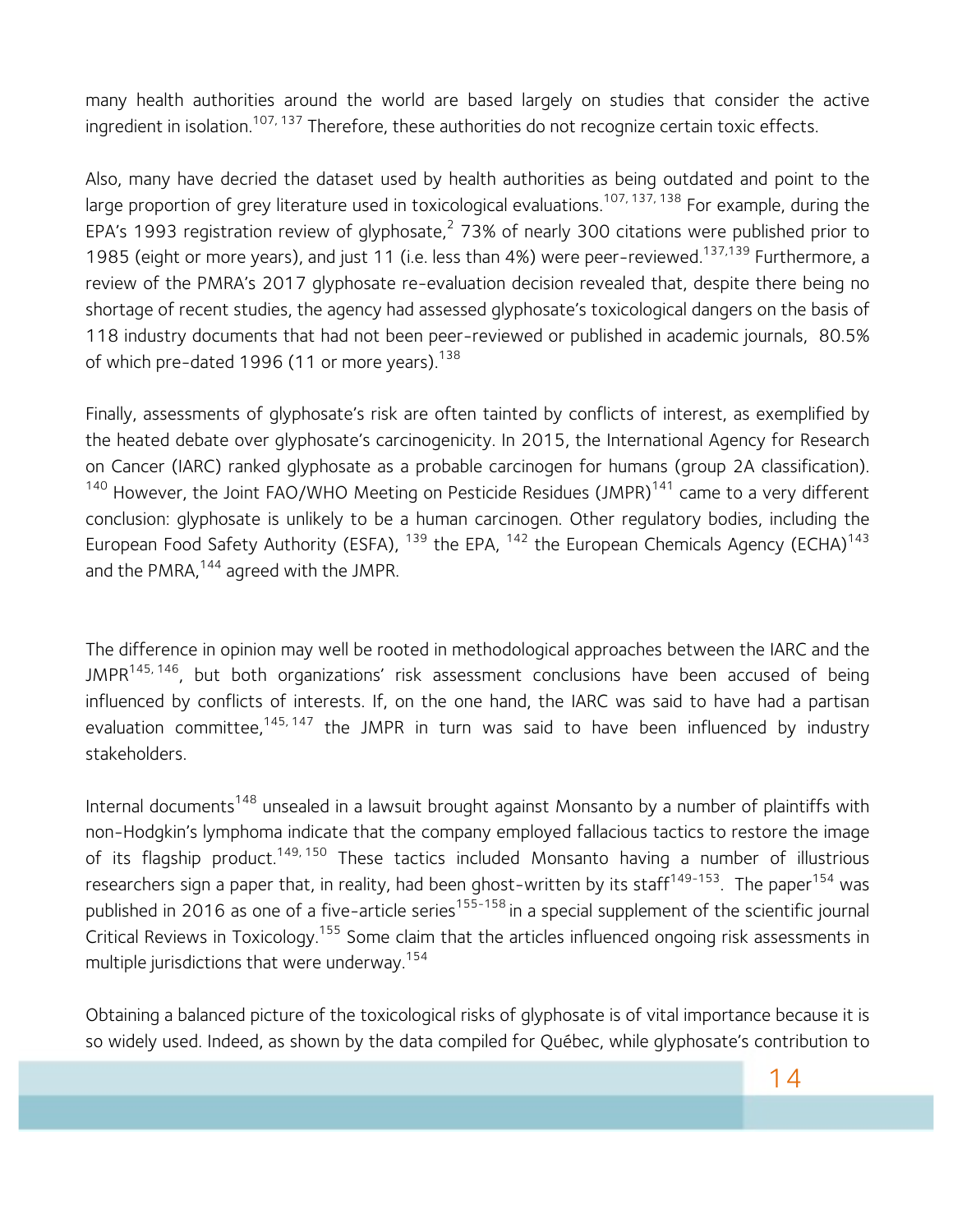health risks<sup>58</sup> appears low, the percentage has generally been trending upwards in recent years (Table 4).

| Year | <b>Contribution (%)</b> | Rank | Reference |
|------|-------------------------|------|-----------|
| 2008 | 3.2                     | 6    | 59        |
| 2009 | 4.6                     | 6    | 23        |
| 2010 | 6.3                     | 5    | 60        |
| 2011 | 6.1                     | 5    | 63        |
| 2012 | 7.1                     | 4    | 63        |
| 2014 | 7.0                     | 4    | 64        |
| 2015 | 6.4                     | 4    | 62        |

Table 4: Contribution of glyphosate to health risks in Québec between 2008 and 2015.

## **Glyphosate registration and re-evaluation in Canada**

Glyphosate-based products have been authorized in Canada since 1976.<sup>144</sup> In 2010, Health Canada published a re-evaluation work plan for glyphosate-based products, which by law requires the PMRA to re-evaluate all of the environmental and health risks of glyphosate and determine if they are not unacceptable.<sup>159</sup>

In 2015, the PMRA published its proposed re-evaluation decision for public consultation<sup>32</sup> and in 2017, issued its ruling: "[T]he PMRA is granting continued registration of products containing glyphosate with requirements of additional label updates to further protect human health and the environment."<sup>144</sup> These label requirements are not extensive.<sup>144</sup>

The PMRA's evaluation process and final decision stimulated critique. In accordance with article 35 (1) of the Pest Control Products Act (PCPA), at least four notices of objection were sent to Health Canada.138, 160-162 Prepared by two researchers at Université du Québec à Montréal (UQAM), one of the notices objected to the following: i) the incompleteness of the PMRA's literature review; ii) the antiquity of the majority of the studies consulted; iii) the lack of rationale presented to justify omission of the numerous more recent studies; iv) the failure to take into consideration the sharp increase to glyphosate sales in the risk assessment; and v) the failure to systematically consider the additives present in formulated products, despite the fact that these are considered more toxic than glyphosate.<sup>138</sup>

Another notice of objection was prepared by a coalition of environmental groups (Équiterre, David Suzuki Foundation, Canadian Association of Physicians for the Environment (CAPE), Environmental Defence and Prevent Cancer Now), and pointed to the PMRA's failure to consider all risks posed by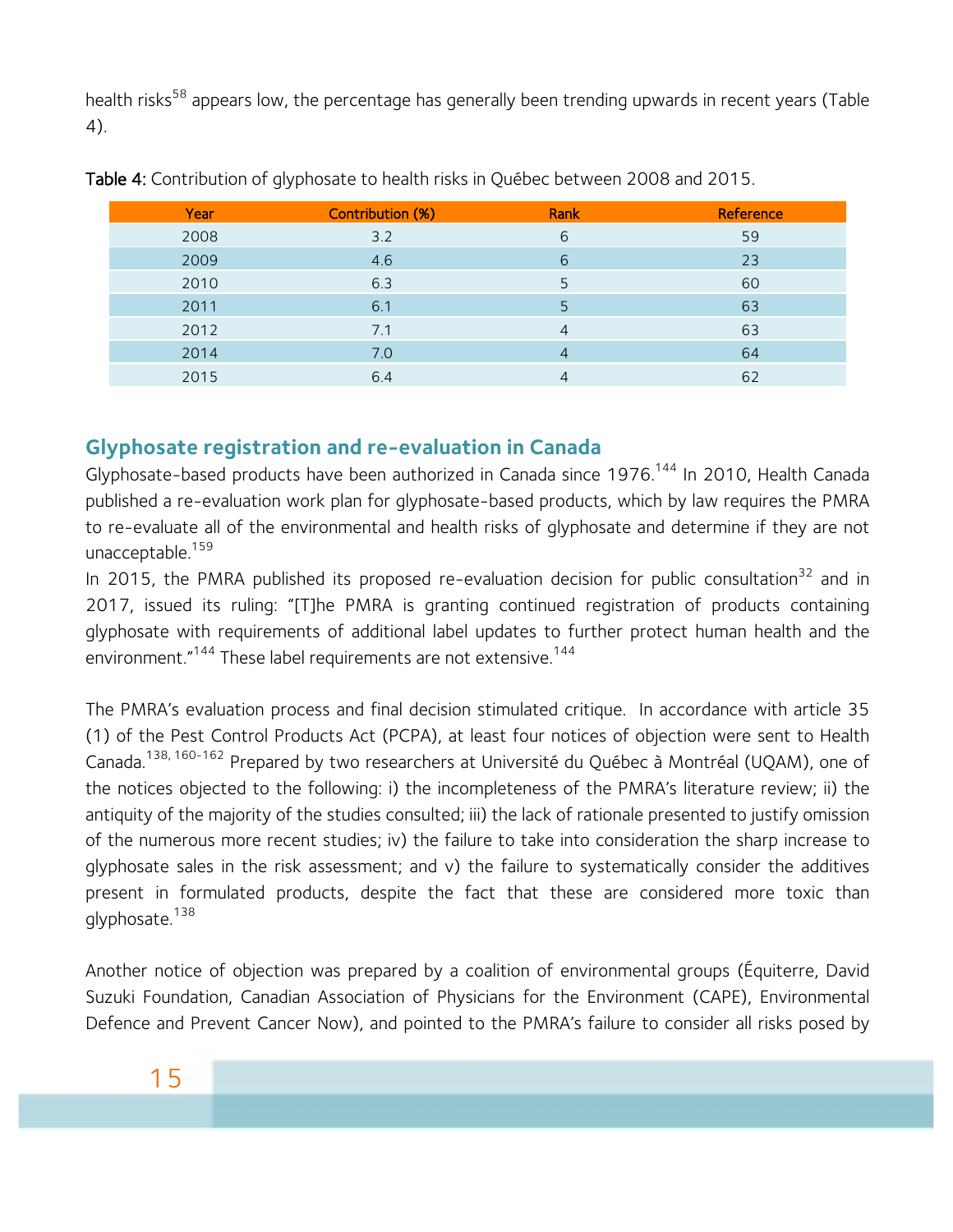glyphosate, including i) glyphosate's impact on milkweed and the decline in monarch butterfly populations; ii) glyphosate's impact on soil and human intestinal microbiota; iii) its role in the emergence of various diseases, including cancer; iv) its capacity for bonding to metal, thus contributing to soil depletion and the mobility of cadmium — a carcinogenic, neurotoxic heavy metal  $-$  in grains; and v) the failure of riparian strips or buffer zones to protect the environment.<sup>160</sup>

Both notices of objection stated that the PMRA's required labelling modifications fell far short of being able to ensure adequate protection of human health and the environment.<sup>138, 160, 161</sup> Because the reevaluation was flawed, Health Canada cannot determine conclusively that glyphosate does not present an unacceptable risk to humans and the environment, which is the first requirement of the Pest Control Products Act (PCPA). The groups call on the Federal Minister of Health to review the decision with an independent expert panel.<sup>160</sup>

After glyphosate was classified as a potential human carcinogen by the IARC, around 4000 lawsuits were filed against Monsanto by people alleging that exposure to the glyphosate-based herbicide Roundup caused them to develop non-Hodgkin lymphoma, and that Monsanto deliberately covered up the risks. The 46 year old American gardener Dewayne Johnson suffering from an intractable non-Hodgkin lymphoma<sup>163</sup>, causing him skin lesions throughout his body, took the very first legal action against Monsanto. In August 2018, the Californian Supreme Court rendered a landmark decision sentencing Monsanto to pay 290 million dollars to Johnson<sup>164</sup> to repair the damages caused by its glyphosate-based herbicides. The judge also allowed many of Monsanto's internal documents and communications to be made public, revealing the negotiations between the EPA and Monsanto to downplay the cancer risk assessment and discourage any further evaluation of the toxicological risks of glyphosate<sup>165</sup>.

In 2017, California put Glyphosate on the list of potential carcinogen products<sup>166</sup>. From now on, every manufacturer aware of the potential carcinogen nature of its product will have to mention it on labels.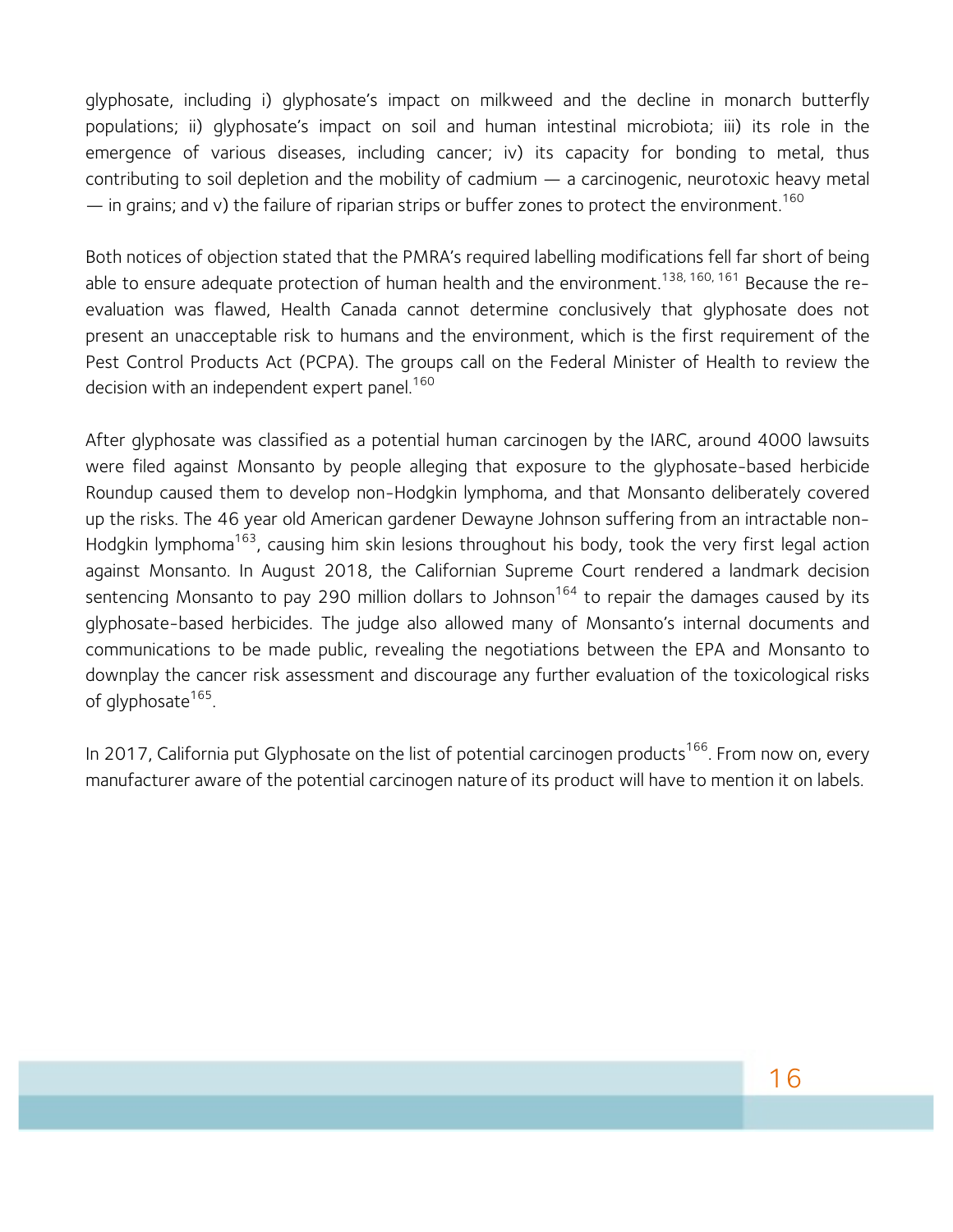## **Conclusion**

Glyphosate is the most widely used herbicide in the world,<sup>9</sup> in large part as a result of the rise in glyphosate-tolerant GM crops over the past two decades.<sup>5, 11</sup> Glyphosate use continues to increase in Canada<sup>12, 16-20</sup> and Ouébec<sup>22, 23</sup>.

The widespread use of glyphosate has led to the development of resistance in numerous weed species, $25-29$  which reduces the herbicide's effectiveness and increases both weed management costs<sup>31</sup> and risks. The extensive use of glyphosate also contaminates surface waters <sup>36-37, 43-51</sup> and to a lesser degree, groundwater.<sup>36, 37, 39, 46, 51-55</sup> However, the measured concentrations of glyphosate and its main metabolite AMPA remain relatively low; the studies consulted for Canada<sup>39, 43-47, 52-54</sup> and Québec<sup>48, 49</sup> show that contamination does not exceed the quidelines established for the protection of aquatic life. However, concentrations measured in certain water bodies (in Québec for example<sup>49</sup>) have been found to be on the rise in recent years. Many studies consider that glyphosate has negative impacts on ecosystems and agriculture; for example, it contributes to the destruction of milkweed, the primary food source for monarch butterfly caterpillars (an insect whose population has been in freefall since the early 2000s<sup>91</sup>), plays a role in the ongoing decline of honeybee populations<sup>92</sup> and affects interactions between earthworms and mycorrhiza.<sup>93</sup>

A further concern is the presence of glyphosate in surface waters and groundwater, which often serve as drinking water sources.<sup>65-68</sup> Again, while the reported concentrations<sup>72-82</sup> remain below the guidelines set in many countries,<sup>33, 69-72</sup> studies that predate the introduction of GM crops may underestimate current concentrations.<sup>72</sup> Furthermore, the significant differences in the drinking water guidelines issued by different countries create uncertainty about what an acceptable level is. For instance, while the U.S. recommendation of 700  $\mu g/L^{72}$  is 7,000 times less restrictive than the standards applied in the EU (0.1  $\mu q/L^{71}$ ), its value is nonetheless close to that of the RCQE regarding the protection of aquatic life (800  $\mu$ q/L).<sup>56</sup> Data also indicate that glyphosate's contribution to health risks has been on the rise in recent years in Québec.<sup>23, 56-61</sup>

Concerns about glyphosate's presence in drinking water (as well as its residues in foods<sup>135</sup>) are concerning because of the potential toxicological effects described in numerous studies.<sup>88, 99-109</sup>. However, recognition of these effects is not unanimous, particularly due to methodological factors (e.g. the distinctions between "hazard" and "risk," $133$  the consideration or not of additives in formulated products containing glyphosate, $137$  and the obsolescence of scientific literature used for toxicological evaluation<sup>137, 138</sup>), but also due to conflicts of interest<sup>145, 147</sup> and the use of unethical tactics by pesticide manufacturers.<sup>148-153</sup>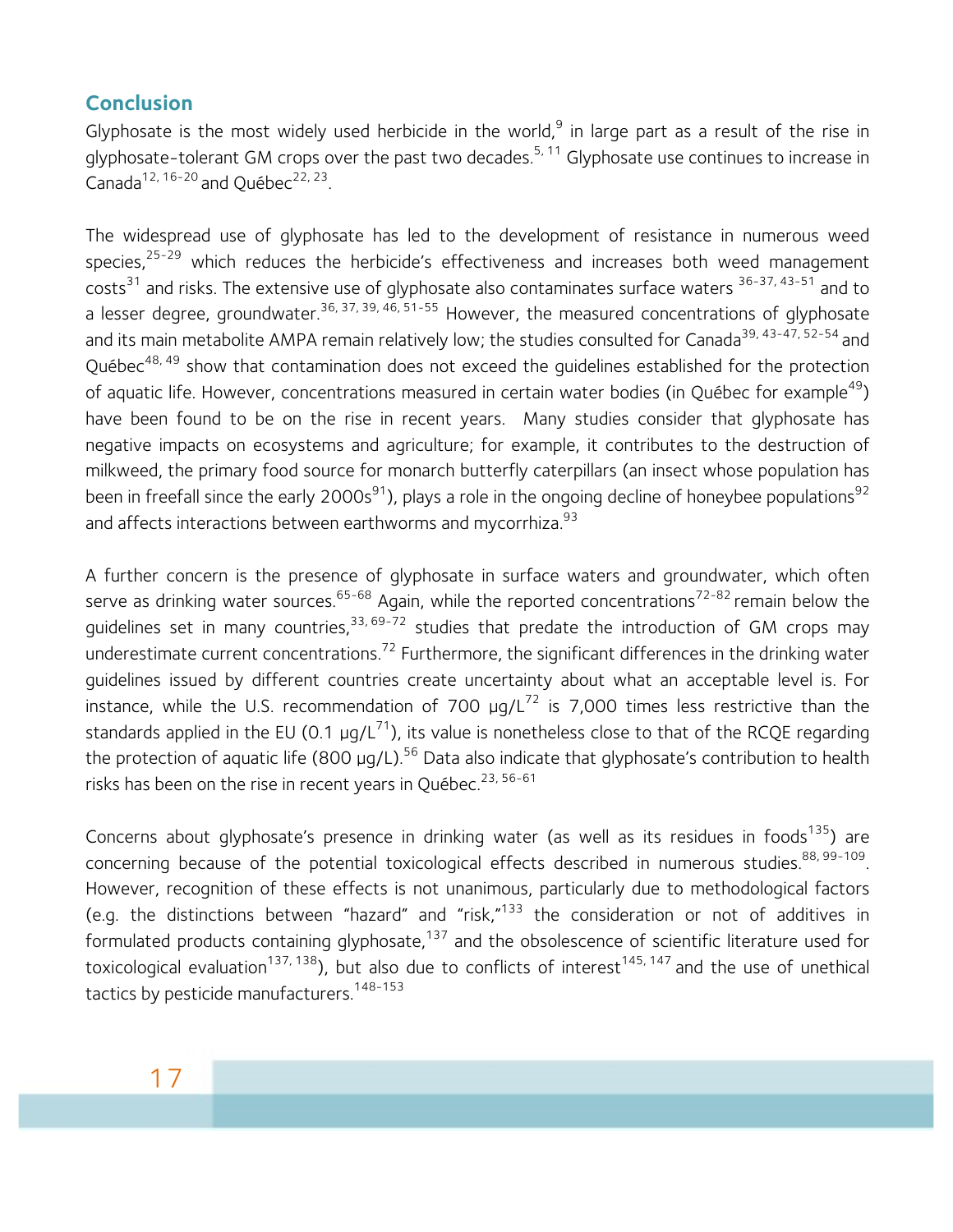These debates, which have entered popular media, negatively impact the scientific committees, national and supranational regulatory bodies tasked with certifying and regulating the use of glyphosate. The controversy around the question of glyphosate's carcinogenicity aptly illustrates this phenomenon.<sup>145</sup> Like a number of national and supranational authorities<sup>139, 142-144</sup>, the PMRA recently decided to grant continued registration to glyphosate. The decision drew extensive criticism from civil society stakeholders, who called upon the agency to conduct a more rigorous, transparent and impartial evaluation.<sup>138, 160-162</sup> The PMRA failed to consider all risks posed by glyphosate. It didn't consider glyphosate's impact on milkweed and the decline observed in monarch butterfly populations; its impact on soil and human gut microbiota; its role in the emergence of various diseases, including cancer; its capacity for bonding to metal, thus contributing to soil depletion and the mobility of cadmium — a carcinogenic, neurotoxic heavy metal — in grains; and the failure of riparian strips or buffer zones to protect the environment.<sup>160</sup> PMRA's required labelling modifications fell far short of being able to ensure adequate protection of human health and the environment.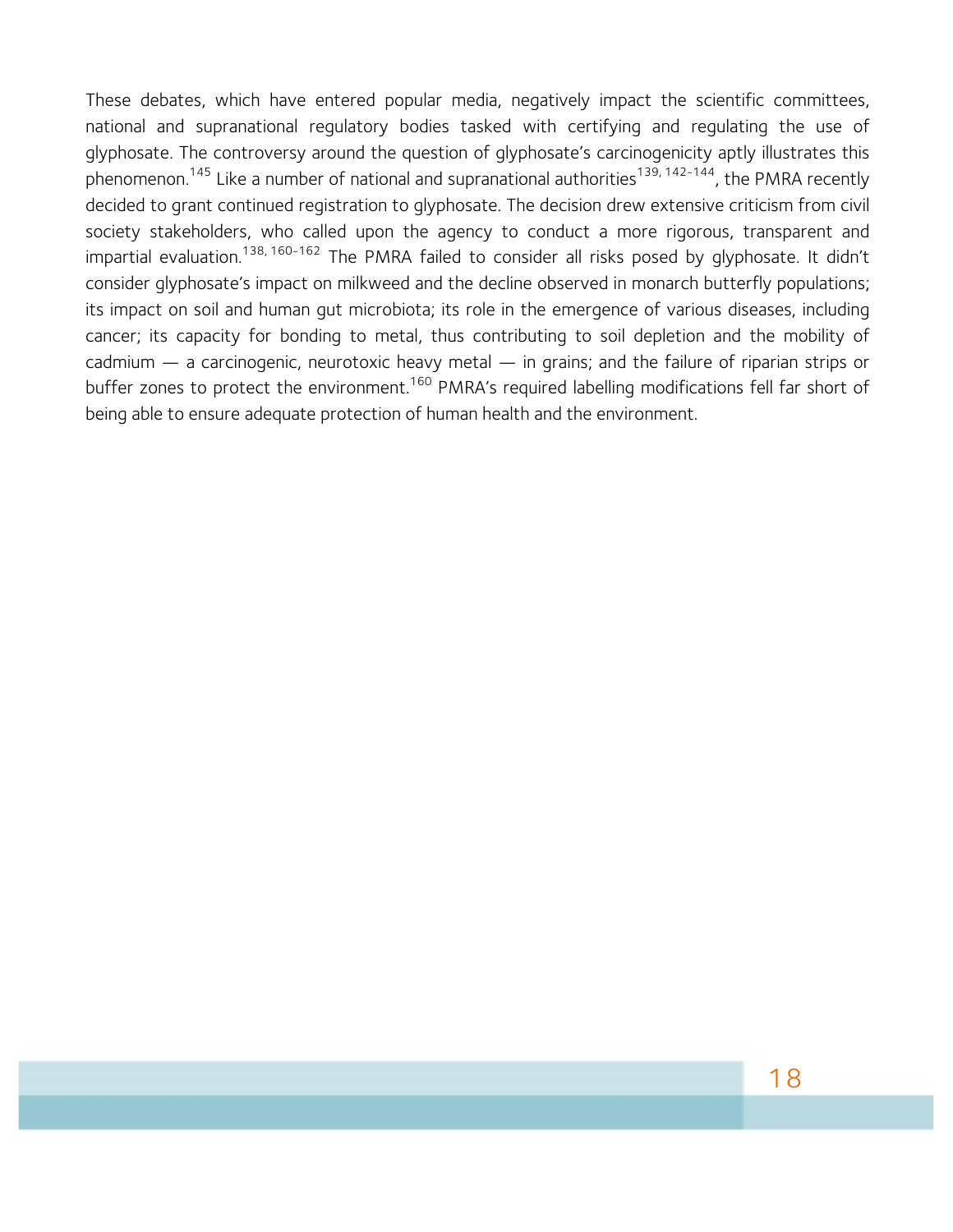#### References

- 1. Tomlin, C. D. S. 2009. The Pesticide Manual: A World Compendium (14th edition). Hampshire (UK): British Crop Protection Council. p. 545-548.
- 2. Environmental Protection Agency (EPA). 1993. R.E.D. Facts. Glyphosate. Washington, D. C. (U.S.A.): EPA. Retrieved from www3.epa.gov/pesticides/chem\_search/reg\_action s/reregistration/fs\_PC-417300\_1-Sep-93.pdf.
- 3. Author unknown. n.d. The History of Roundup. Retrieved from http://www.roundup.ca/en/rounduphistory.
- 4. Cox., C. 2004. Herbicide factsheet. Glyphosate. Journal of Pesticide Reform, 24(4): 10-15.
- 5. Benbrook, C. M. 2016. Trends in glyphosate herbicide use in the United States and globally. Environmental Sciences Europe, 28(3), doi: 10.1186/s12302-016-0070-0.
- 6. Nader, S. et al. 2013. Desiccation in dry edible beans with various herbicides. Canadian Journal of Plant Science, 93(5): 871-877.
- 7. Jaskulski, D. and Jaskulska, I. 2014. The effect of pre-harvest glyphosate application on grain quality and volunteer winter wheat. Romanian Agricultural Research, 31: 283-289.
- 8. Travlos, I. et al. 2017. Glyphosate efficacy of different salt formulations and adjuvant additives on various weeds. Agronomy, 7(3), doi: 10.3390/agronomy7030060.
- 9. Baylis, A. D. 2000. Why glyphosate is a global herbicide: strengths, weaknesses and prospects. Pesticide Management Science, 56: 299-308.
- 10. Williams, G. M. et al. 2000. Safety evaluation and risk assessment of the herbicide Roundup and its active ingredient, glyphosate, for humans. Regulatory Toxicology and Pharmacology, 31: 117- 165.
- 11. Benbrook, C. M. 2012. Impacts of genetically engineered crops on pesticide use in the U.S. — the first sixteen years. Environmental Sciences Europe, 24(24), doi: 10.1186/s12302-016-0070-0.
- 12. Health Canada. 2016. Pest Control Products Sales Report for 2014. Ottawa: Government of Canada.
- 13. Mathieu, S.: Faucher, Y. 2016. Nouvelle approche pour un meilleur choix d'herbicides. Retrieved from www.mapaq.gouv.qc.ca/SiteCollectionDocuments/ Regions/Monteregie-Est/Meilleurchoix herbicides smathieu dec 2016. pdf.
- 14. The number of glyphosate-containing end-use products registered in Canada was obtained through a Health Canada search tool available at prrp.hc-sc.gc.ca/ls-re/index-fra.php. To obtain this number, we specified the following parameters under Additional criteria: search field = "active ingredient"; operator = "contains"; criteria = glyphosate. The search was conducted on September 19, 2017; it is possible that a later search using the same criteria would yield different results.
- 15. To find out the number of products made by various agrochemical manufacturers, a search was conducted using the Health Canada online tool mentioned in reference note #15. To obtain the different results, we specified the following parameters under Additional criteria: search field = "registrant name"; operator = "contains"; criteria = Monsanto, Dow AgroSciences and Syngenta. The search was conducted on September 19, 2017; it is possible that a later search using the same criteria would yield different results.
- 16. Health Canada. n.d. Pest Control Products Sales Report for 2009. Ottawa: Government of Canada.
- 17. Health Canada. n.d. Pest Control Products Sales Report for 2010. Ottawa: Government of Canada.
- 18. Health Canada. n.d. Pest Control Products Sales Report for 2011. Ottawa: Government of Canada.
- 19. Health Canada. n.d. Pest Control Products Sales Report for 2012. Ottawa: Government of Canada.
- 20. Health Canada. n.d. Pest Control Products Sales Report for 2013. Ottawa: Government of Canada.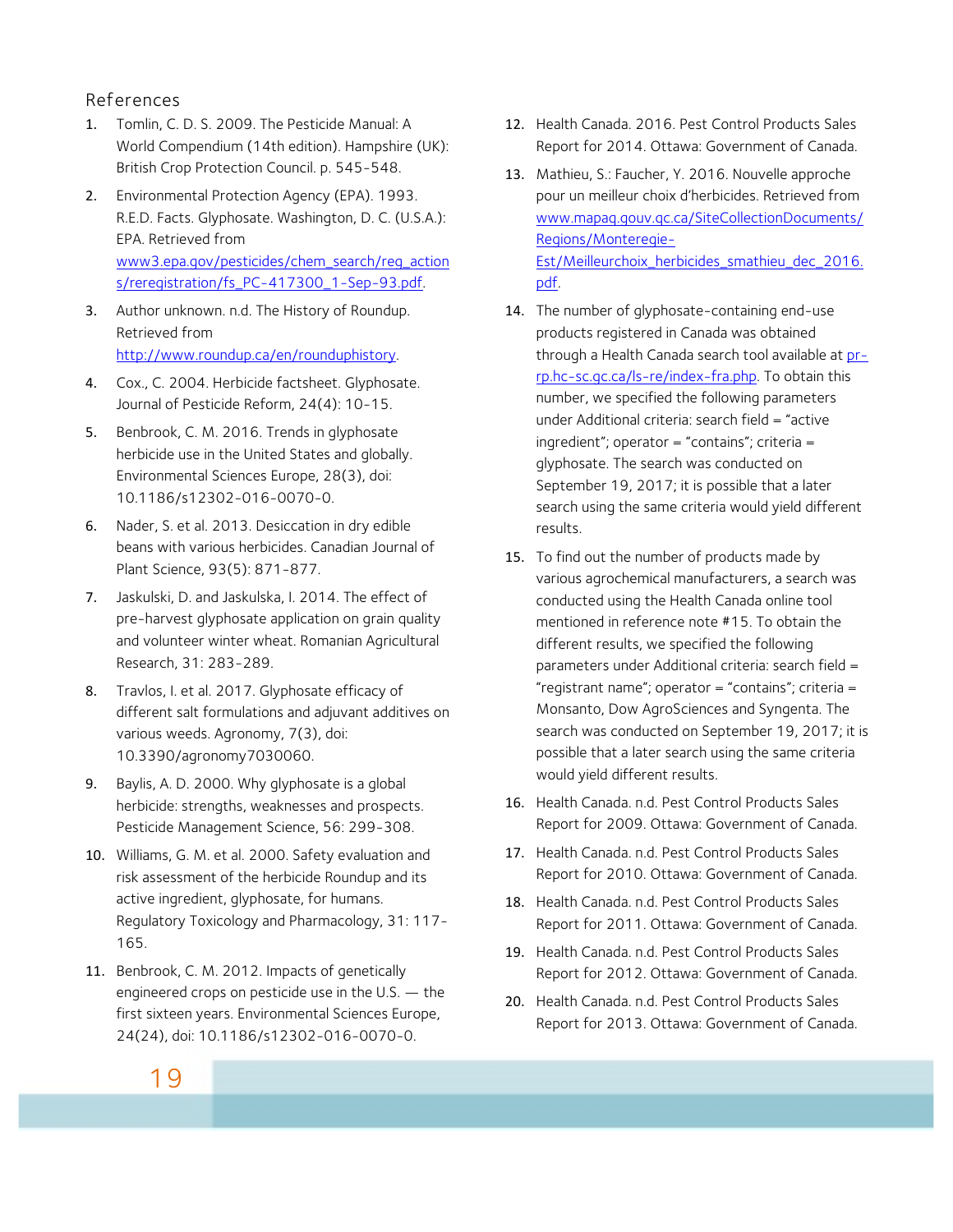- 21. Health Canada. n.d. Pest Control Products Sales Report for 2014. Ottawa: Government of Canada.
- 22. Ministère du Développement durable, de l'Environnement, et de la Lutte contre les changements climatiques (MDDELCC). 2017. Bilan des ventes de pesticides au Québec — 2015. Annexe 1: Ventes de pesticides de la production agricole végétale selon les groupes chimiques. Retrieved from

www.mddelcc.gouv.qc.ca/pesticides/bilan/2015/A nnexes.pdf.

23. Gorse, I. and Balg, C. 2012. Bilan des ventes de pesticides au Québec pour l'année 2009. Québec: Ministère du Développement durable, de l'Environnement et des Parcs (MDDEP). Retrieved from www.mddelcc.gouv.qc.ca/pesticides/bilan/bilan200

9.pdf.

24. Figures regarding major GM crop (corn/soy) acreage in Québec were obtained using an Institut de la statistique du Québec search tool. Retrieved from www.stat.gouv.qc.ca/statistiques/agriculture/gran des-cultures/index.html.

25. Powles, S. B. 2008. Evolved glyphosate-resistant weeds around the world: lessons to be learnt. Pest Management Science, 64(4): 360-365.

- 26. Heap, I. 2014. Global perspective of herbicideresistant weeds. Pest Management Science, 70(9): 1306-1315.
- 27. Heap, I. 2015. Herbicide resistant weeds. A global perspective. Crop pest management short course. In 2015 Crop Pest Management Short Course and MCPR Trade Show Proceedings (Corvallis, Oregon, U.S.A., 9-10 December 2015). Retrieved from www.extension.umn.edu/agriculture/agprofessionals/cpm/2015/docs/2015-heap.pdf.
- 28. Beckie, H. J. 2016. State of weed resistance in Western Canada and future outlook. Retrieved from www.saskwheatcommission.com/newspost/stateof-weed-resistance-in-western-canada-andfuture-outlook/.
- 29. Heap, I. 2017. International Survey of Herbicide Resistant Weeds. Weeds resistant to the herbicide glyphosate. Retrieved from weedscience.org/summary/ResistByActive.aspx.
- 30. Réseau d'avertissements phytosanitaires (RAP). 2017. Général, Bulletin d'information No. 10, 3 Octobre 2017: Confirmation de la résistance de la moutarde des oiseaux (Brassica Rapa L.) au glyphosate. Retrieved from https://www.agrireseau.net/rap/documents/9622 7/general-bulletin-d\_information-no-10-3 octobre-2017?s=1329&page=1
- 31. Benbrook, C. M. 2004. Genetically Engineered Crops and Pesticide Use in the United States: The First Nine Years. Leopold Center Pubs and Papers. Ames (Iowa, U.S.): Iowa State University. Retrieved from

lib.dr.iastate.edu/cgi/viewcontent.cgi?article=1138 &context=leopold\_pubspapers.

- 32. Pest Management Regulatory Agency (PMRA). 2015. Proposed Re-evaluation Decision PRVD2015-01, Glyphosate. Ottawa: Health Canada. Retrieved from http://publications.gc.ca/collections/collection\_20 15/sc-hc/H113-27-2015-1-eng.pdf.
- 33. Health Canada. 2017. Guidelines for Canadian Drinking Water Quality. Summary Table. Ottawa: Water and Air Quality Bureau, Healthy Environments and Consumer Safety Branch, Health Canada. Retrieved from www.canada.ca/content/dam/hcsc/migration/hc-sc/ewhsemt/alt\_formats/pdf/pubs/watereau/sum\_guide-res\_recom/sum\_guide-res\_recomeng.pdf.
- 34. Vereecken, H. 2005. Mobility and leaching of glyphosate: a review. Pest Management Science, 61: 1139-1151.
- 35. Borggaard, O., K.: Gimsing, A. L. 2008. Fate of glyphosate in soil and the possibility of leaching to ground and surface waters: a review. Pest Management Science, 64: 441-456.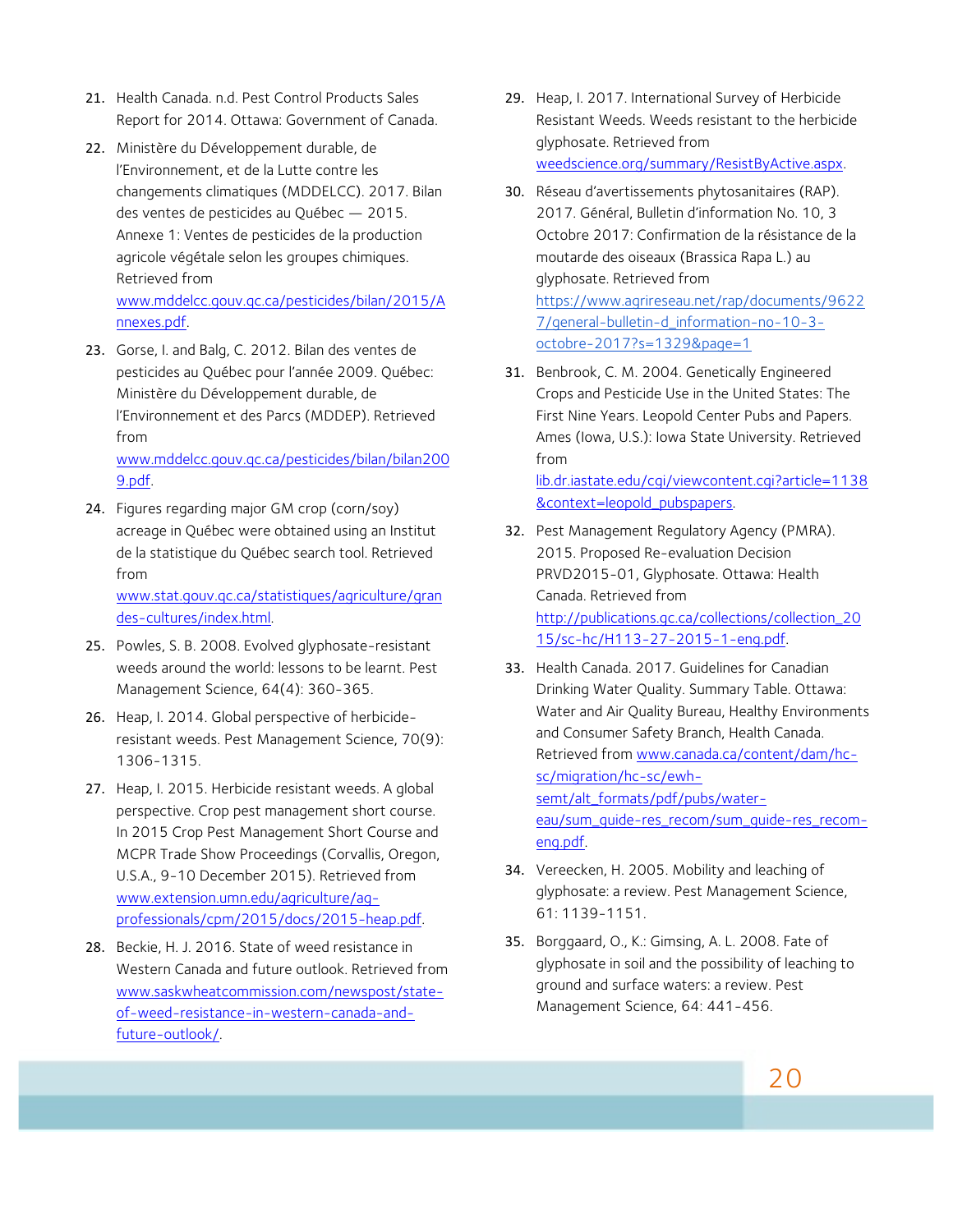- 36. Horth, H. 2012. Survey of glyphosate and AMPA in groundwaters and surface waters in Europe. Final report. Monsanto Europe. Retrieved from www.glyphosate.eu/system/files/mcfiles/iia\_7.12\_07\_horth\_2012.pdf.
- 37. Battaglin, W. A. et al. 2014. Glyphosate and its degradation product AMPA occur frequently and widely in U.S. soils, surface water, groundwater, and precipitation. Journal of the American Water Resources Association, 50(2): 275-290.
- 38. Scribner, E. A. et al. 2007. Concentrations of Glyphosate, Its Degradation Product, Aminomethylphosphonic Acid, and Glufosinate in Ground- and Surface-Water, Rainfall, and Soil Samples Collected in the United States, 2001–06. Scientific Investigation Report 2007-5122. Reston (Virginia, U.S.): U.S. Geological Survey. Retrieved from pubs.usgs.gov/sir/2007/5122/pdf/SIR2007-

5122.pdf.

- 39. Van Stempvoort, D. R. et al. 2016. Glyphosate residues in rural groundwater, Nottawasaga River watershed, Ontario, Canada. Pest Management Science, 72(10): 1862-1872.
- 40. Chang, F.-C. et al. 2011. Occurrence and fate of the herbicide glyphosate and its degradate aminomethylphosphonic acid in the atmosphere. Environmental Toxicology and Chemistry, 30(3): 548-555.
- 41. Majewski, M. S. et al. 2014. Pesticides in Mississippi air and rain: A comparison between 1995 and 2007. Environmental Toxicology and Chemistry, 33(6): 1283-1293.
- 42. Giesy, J. P. et al. 2000. Ecotoxicological risk assessment for Roundup® herbicide. Reviews of Environmental Contamination and Toxicology, 167: 35-120.
- 43. Anderson, A.-M. 2005. Overview of Pesticide Data in Alberta Surface Waters Since 1995. Edmonton: Alberta Environment, Environmental Monitoring and Evaluation Branch. Retrieved from aep.alberta.ca/water/programs-and-

services/surface-water-qualityprogram/documents/PesticideDataAlbertaSurface Water-Nov2005.pdf.

- 44. Environment Canada. 2011. Presence and levels of priority pesticides in selected Canadian aquatic ecosystems. Ottawa: Government of Canada. Retrieved from www.ec.gc.ca/eaudoucefreshwater/5EEF7087-5907-4E79-8EFE-37E6541E6FCF/PresenceAndLevelsOfPriorityPesti cidesInSelectedCanadianAquaticEcosystems FINALs.pdf.
- 45. Byer, J. D. et al. 2008. Low cost monitoring of glyphosate in surface waters using the ELISA method: an evaluation. Environmental Science and Technology, 42: 6052-6057.
- 46. Struger, J. et al. 2015. Sources of aminomethylphosphonic acid (AMPA) in urban and rural catchments in Ontario, Canada: Glyphosate or phosphonates in wastewater? Environmental Pollution, 204: 289-297.
- 47. Struger, J. et al. 2008. Occurrence of glyphosate in surface waters of Southern Ontario. Bulletin of Environmental Contamination and Toxicology, 80: 378-384.
- 48. Trudeau, V. et al. 2011. Pesticides at the mouths of Lake Saint-Pierre tributaries (2003–2008). Ottawa: Environment Canada, Water Science and Technology Directorate. Retrieved from publications.gc.ca/collections/collection\_2011/ec/ En84-82-2010-eng.pdf.
- 49. Giroux, I. 2015. Présence de pesticides dans l'eau du Québec. Portrait et tendances dans les zones de maïs et de soya 2011 à 2014. Québec: Ministère du Développement durable, de l'Environnement, et de la Lutte contre les changements climatiques; Direction du suivi de l'état de l'environnement. Retrieved from www.mddelcc.gouv.qc.ca/pesticides/mais\_soya/po

rtrait2011-2014/rapport2011-2014.pdf.

50. Kolpin, D. W. et al. 2006. Urban contribution of glyphosate and its degradate AMPA to streams in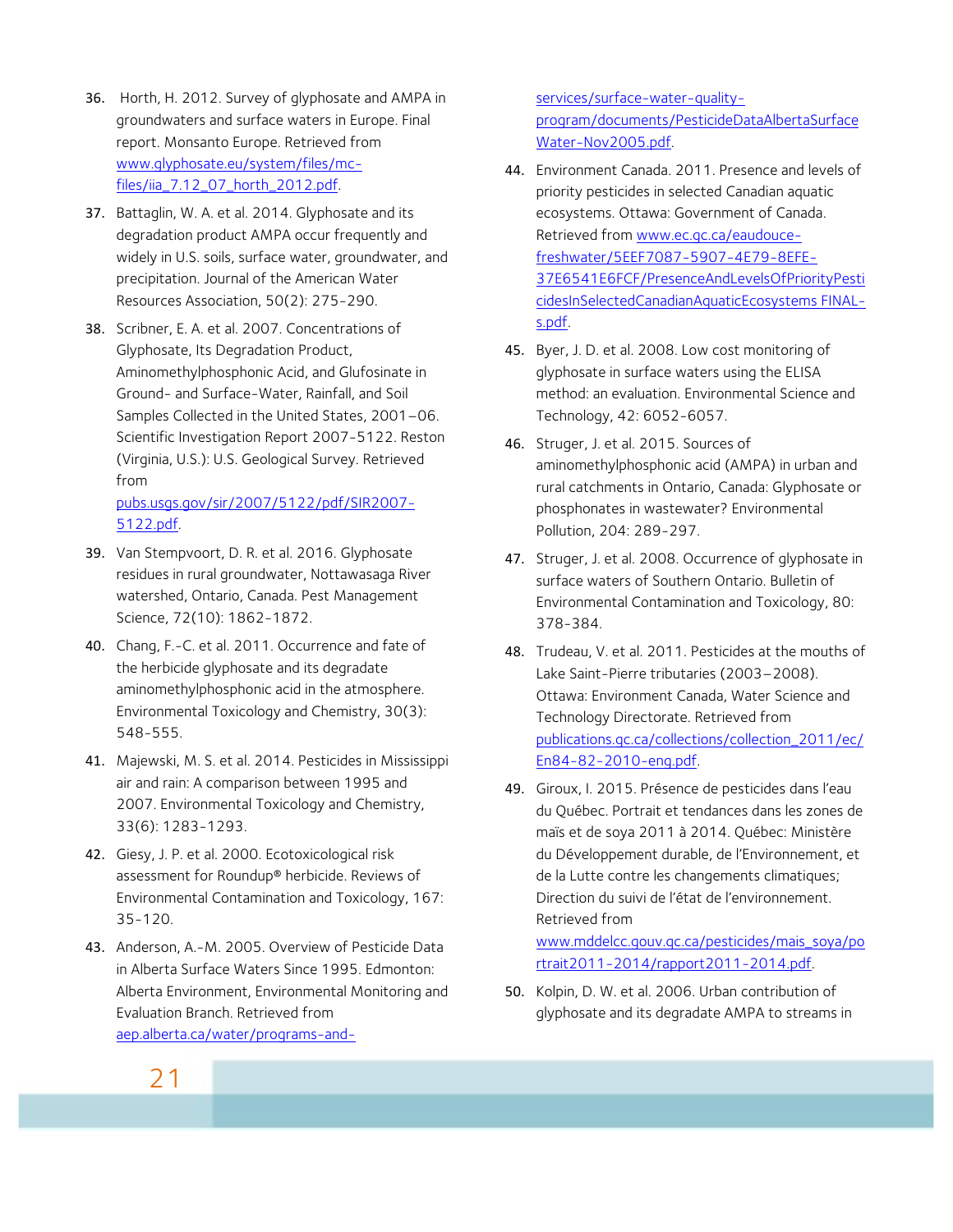the United States. Science of the Total Environment, 354: 191-197.

- 51. Ruiz-Toledo, J. et al. 2014. Occurrence of glyphosate in water bodies derived from intensive agriculture in a tropical region of Southern Mexico. Bulletin of Environmental Contamination and Toxicology, 93(3): 289-293.
- 52. Van Stempvoort, D. R. et al. 2008. Glyphosate in shallow groundwater. 61st Canadian Geotechnical Conference and 9th Joint CGS/IAH\_CNC Groundwater Conference (Edmonton, 21-24 September 2008), Canadian Geotechnical Society; International Association of Hydrogeologists (Canadian National Chapter), p. 1541-1547.
- 53. Van Stempvoort, D. R. et al. 2014. Residues of the herbicide glyphosate in riparian groundwater in urban catchments. Chemosphere, 95: 455-463.
- 54. Smith, N. J. et al. 1996. Levels of herbicide glyphosate in well water. Bulletin of Environmental Contamination and Toxicology, 57: 759-765.
- 55. Rendón-von Osten, J.: Dzul-Caamal, R. 2017. Glyphosate residues in groundwater, drinking water and urine of subsistence farmers form intensive agriculture localities: a survey in Hopelchén, Campeche, Mexico. International Journal of Environmental Research and Public Health, 14(6): 595, doi: 10.3390/ijerph14060595.
- 56. Canadian Council of Ministers of the Environment (CCME). 2012. Canadian Water Quality Guidelines for the Protection of Aquatic Life — Glyphosate. Retrieved from ceqgrcqe.ccme.ca/download/en/182.
- 57. Ministère du Développement durable, de l'Environnement, et de la Lutte contre les changements climatiques (MDDELCC). 2015. Critères de qualité de l'eau de surface. Glyphosate. Retrieved from www.mddelcc.gouv.qc.ca/eau/criteres\_eau/details. asp?code=S0263.
- 58. Samuel, O. et al. 2012. Indicateur de risque des pesticides du Québec (IRPeQ). Santé et environnement (2nd edition). Québec: Ministère de

l'Agriculture, des Pêcheries et de l'Alimentation MAPAQ); Ministère du Développement durable, de l'Environnement et des Parcs (MDDEP); and Institut national de santé publique du Québec (INSPQ). Retrieved from

www.inspq.qc.ca/pdf/publications/1504\_IndicRisq uesPesticides\_2eEdition.pdf.

- 59. Gorse, I.: Rivard, L. 2011. Bilan des ventes de pesticides au Québec pour l'année 2008. Québec: Ministère du Développement durable, de l'Environnement et des Parcs (MDDEP). Retrieved from www.mddelcc.gouv.qc.ca/pesticides/bilan/bilan200 8.pdf.
- 60. Gorse, I.: Balg, C. 2013. Bilan des ventes de pesticides au Québec pour l'année 2010. Québec: Ministère du Développement durable, de l'Environnement, de la Faune et des Parcs (MDDEFP). Retrieved from www.mddelcc.gouv.qc.ca/pesticides/bilan/bilan201 0.pdf.
- 61. Ministère du Développement durable, de l'Environnement et de la Lutte contre les changements climatiques (MDDELCC). n.d. Bilan des ventes de pesticides au Québec — 2012. Indicateurs de risque du secteur agricole. Retrieved from

www.mddelcc.gouv.qc.ca/pesticides/bilan/2012/In dicateurs-risque-agricole.pdf.

62. Ministère du Développement durable, de l'Environnement et de la Lutte contre les changements climatiques (MDDELCC). Bilan des ventes de pesticides au Québec — 2015. Indicateurs de risque du secteur agricole. Retrieved from

www.mddelcc.gouv.qc.ca/pesticides/bilan/2015/In dicateurs-risque-agricole.pdf.

63. Gorse, I.: Balg, C. 2014. Bilan des ventes de pesticides au Québec — Année 2011. Québec: Ministère du Développement durable, de l'Environnement, et de la Lutte contre les changements climatiques (MDDELCC); Direction des politiques agricoles et des pesticides. Retrieved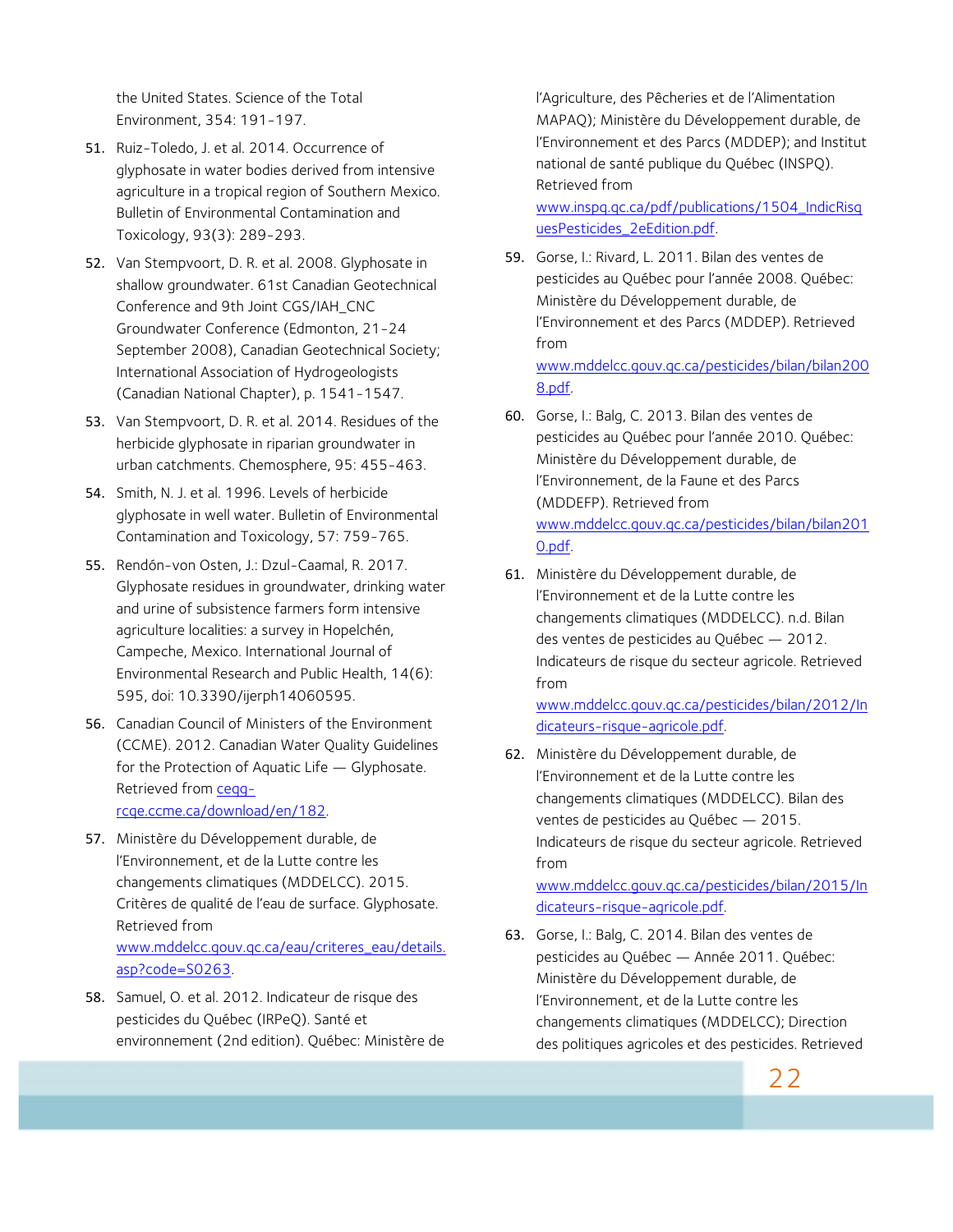from

www.mddelcc.gouv.qc.ca/pesticides/bilan/bilan201 1.pdf.

64. Ministère du Développement durable, de l'Environnement et de la Lutte contre les changements climatiques (MDDELCC). Bilan des ventes de pesticides au Québec — 2014. Indicateurs de risque du secteur agricole. Retrieved from

www.mddelcc.gouv.qc.ca/pesticides/bilan/2014/In dicateurs-risque-agricole.pdf.

- 65. Mullen, K. 2012. Information on Earth's water. Westerville (Ohio, U.S.): National Ground Water Association. Retrieved from www.ngwa.org/Fundamentals/teachers/Pages/info rmation-on-earth-water.aspx.
- 66. Health Canada. 2007. Water Talk Drinking Water Quality in Canada. Ottawa: Government of Canada. Retrieved from www.canada.ca/content/dam/hcsc/migration/hc-sc/ewh-semt/alt\_formats/hecssesc/pdf/pubs/water-eau/drink-potab-eng.pdf.
- 67. Robert, C.: Bolduc, A. 2012. Bilan de la qualité de l'eau potable au Québec 2005-2009. Québec: Ministère du Développement durable, de l'Environnement et des Parcs; Direction des politiques de l'eau. Retrieved from www.mddelcc.gouv.qc.ca/eau/potable/bilans/bilan 2005-2009.pdf.
- 68. Bolduc, A. and Robert, I. 2016. Bilan de la qualité de l'eau potable au Québec 2010-2014. Québec: Ministère du Développement durable, de l'Environnement et de la Lutte contre les changements climatiques; Direction de l'eau potable et des eaux souterraines. Retrieved from www.mddelcc.gouv.qc.ca/eau/potable/bilans/bilanqualite2010-2014.pdf.
- 69. World Health Organization (WHO). 2011. Guidelines for drinking-water quality (4th edition). Geneva: WHO. Retrieved from apps.who.int/iris/bitstream/10665/44584/1/978 9241548151\_eng.pdf.
- 70. Gouvernement du Québec. 2017. Règlement sur la qualité de l'eau potable. Québec: Éditeur officiel du Québec. Retrieved from legisquebec.gouv.qc.ca/fr/pdf/cr/Q-2,%20R.%2040.pdf.
- 71. European Council. 2015. Directive 98/93 CE du Conseil du 3 novembre 1998 relative à la qualité des eaux destinées à la consommation humaine. 1998L0083 — FR — 27.10.2015 — 003.001 — 1. Retrieved from eur-lex.europa.eu/legalcontent/FR/TXT/PDF/?uri=CELEX:01998L0083- 20151027&from=EN.
- 72. Office of the Federal Register. 2015. Code of Federal Regulations. Title 40. Protection of environment. Parts 136 to 149. Washington, D. C. (U.S.A.): U.S. Government Publishing Office. p. 470. Retrieved from www.gpo.gov/fdsys/pkg/CFR-2015-title40-vol23/pdf/CFR-2015-title40 vol23.pdf.
- 73. Robert, C., Bolduc, A. 2012. Bilan de la qualité de l'eau potable au Québec 2005-2009. Québec: Ministère du Développement durable, de l'Environnement et des Parcs; Direction des politiques de l'eau. Retrieved from www.mddelcc.gouv.qc.ca/eau/potable/bilans/bilan 2005-2009.pdf.
- 74. Bolduc, A.: Robert, I. 2016. Bilan de la qualité de l'eau potable au Québec 2010-2014. Québec: Ministère du Développement durable, de l'Environnement et de la Lutte contre les changements climatiques; Direction de l'eau potable et des eaux souterraines. Retrieved from www.mddelcc.gouv.qc.ca/eau/potable/bilans/bilanqualite2010-2014.pdf.
- 75. Ville de Montréal. n.d. Qualité de l'eau potable produite par les usines Atwater et Charles-J.-Des-Baillets et distribuée en réseau – 2009. Montréal: Ville de Montréal, Division de l'expertise technique. Retrieved from

ville.montreal.qc.ca/pls/portal/docs/PAGE/EAU\_FR/ MEDIA/DOCUMENTS/RAPPORT\_QUALITE\_EAU\_PO TABLE\_2009.PDF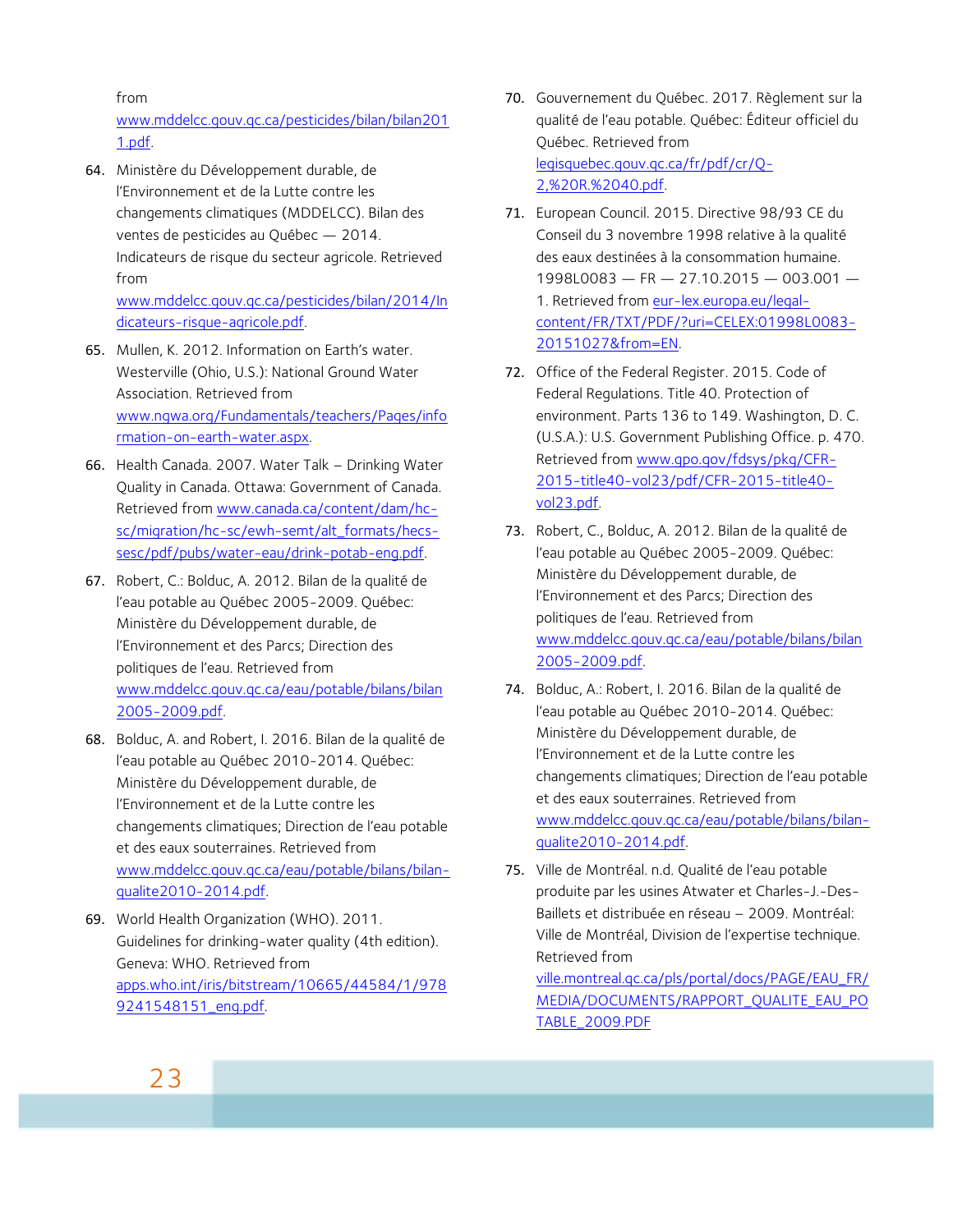76. Ville de Montréal. n.d. Qualité de l'eau potable produite par les usines Atwater et Charles-J.-Des-Baillets et distribuée en réseau – 2010. Montréal: Ville de Montréal, Division de l'expertise technique. Retrieved from

ville.montreal.qc.ca/pls/portal/docs/PAGE/EAU\_FR/ MEDIA/DOCUMENTS/RAPPORT\_QUALIT%C9%20\_ EAU\_%202010.PDF.

77. Ville de Montréal. n.d. Qualité de l'eau potable produite par les usines Atwater et Charles-J.-Des-Baillets et distribuée en réseau – 2011. Montréal: Ville de Montréal, Division de l'expertise technique. Retrieved from ville.montreal.qc.ca/pls/portal/docs/PAGE/EAU\_FR/ MEDIA/DOCUMENTS/RAPPORT\_QUALITE\_EAU\_PO

TABLE\_2011\_.PDF.

78. Ville de Montréal. n.d. Qualité de l'eau potable produite par les usines Atwater et Charles-J.-Des-Baillets et distribuée en réseau – 2012. Montréal: Ville de Montréal, Division de l'expertise technique. Retrieved from

ville.montreal.qc.ca/pls/portal/docs/PAGE/EAU\_FR/ MEDIA/DOCUMENTS/RAPPORT\_QUALITE\_EAU\_20 12.PDF.

79. Ville de Montréal. n.d. Qualité de l'eau potable produite par les usines Atwater et Charles-J.-Des-Baillets et distribuée en réseau – 2013. Montréal: Ville de Montréal, Division de l'expertise technique. Retrieved from

ville.montreal.qc.ca/pls/portal/docs/PAGE/EAU\_FR/ MEDIA/DOCUMENTS/2013\_RAPPORT\_ANNUEL\_R ESEAU%20%2B%20USINES%20ATWATER%20%2B %20C.J.-DESBAILLETS\_.PDF.

80. Ville de Montréal. n.d. Qualité de l'eau potable produite par les usines Atwater et Charles-J.-Des-Baillets et distribuée en réseau – 2014. Montréal: Ville de Montréal, Division de l'expertise technique. Retrieved from

ville.montreal.qc.ca/pls/portal/docs/PAGE/EAU\_FR/ MEDIA/DOCUMENTS/2014%20RAPPORT%20ANN UEL%20\_R%C9SEAUX%20-USINES%20ATWATER-C.J.-DESBAILLETS.PDF.

81. Ville de Montréal. n.d. Qualité de l'eau potable produite par les usines Atwater et Charles-J.-Des-Baillets et distribuée en réseau – 2015. Montréal: Ville de Montréal, Division de l'expertise technique. Retrieved from

ville.montreal.qc.ca/pls/portal/docs/PAGE/EAU\_FR/ MEDIA/DOCUMENTS/2015\_AR\_Reseaux\_Montrea l\_Usines\_Atwater\_CJDesBaillets.pdf.

82. Ville de Montréal. n.d. Qualité de l'eau potable produite par les usines Atwater et Charles-J.-Des-Baillets et distribuée en réseau – 2016. Montréal: Ville de Montréal, Division de l'expertise technique. Retrieved from

ville.montreal.qc.ca/pls/portal/docs/PAGE/EAU\_FR/ MEDIA/DOCUMENTS/2016\_RAPPORT\_ANNUEL\_ MONTREAL.PDF.

- 83. Richards, T. A. et al. 2006. Evolutionary origins of the eukaryotic shikimate pathway: Gene fusion, horizontal gene transfer, and endosymbiotic replacements. Eukaryotic Cell, 5(9): 1517-1531.
- 84. Hess, F. D.: Foy, C. L. 2000. Interaction of surfactants with plant cuticles. Weed Technology, 14: 807-813.
- 85. Benachour, N.: Séralini, G.-E. 2009. Glyphosate formulations induce apoptosis and necrosis in human umbilical, embryonic, and placental cells. Chemical Research in Toxicology, 22: 97-105.
- 86. Kim, Y. H. et al. 2013. Mixtures of glyphosate and surfactant TN20 accelerate cell death via mitochondrial damage-induced apoptosis and necrosis. Toxicology in Vitro, 27: 191-197.
- 87. Mariager, T. P. et al. 2013. Severe adverse effects related to dermal exposure to a glyphosatesurfactant herbicide. Clinical Toxicology (Philadelphia), 51: 111-113.
- 88. Bradberry, S. M. et al. 2004. Glyphosate poisoning. Toxicological Reviews, 23(3): 159-167.
- 89. Relyea, R. A. 2005. The lethal impact of Roundup on aquatic and terrestrial amphibians. Ecological Applications, 15(4): 1118-1124.
- 90. Pérez, G. L. et al. 2007. Effects of the herbicide Roundup on freshwater microbial communities: A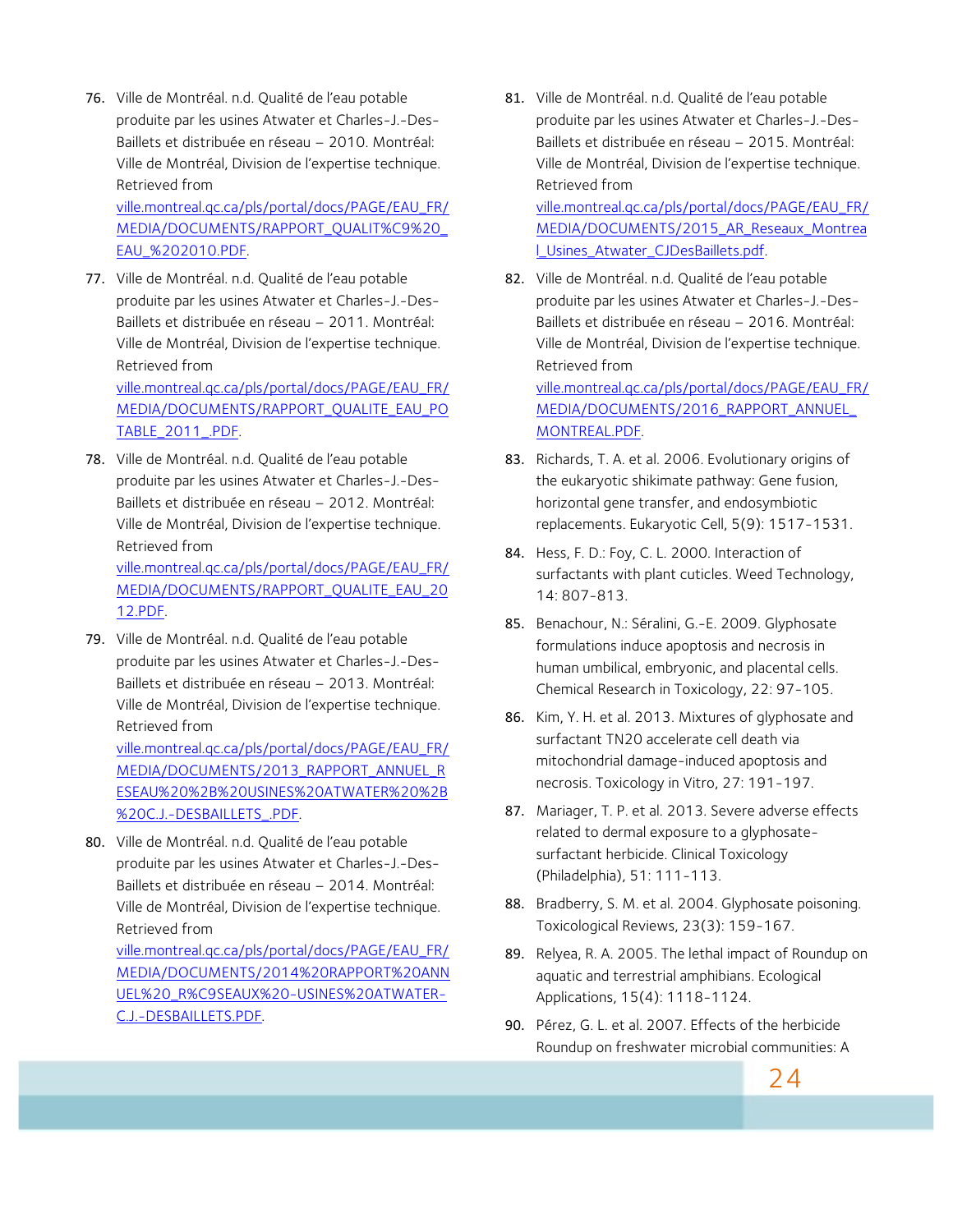mesocosm study. Ecological Applications, 17(8): 2310-2322.

- 91. Pleasants, J. M.: Oberhauser, K. S. 2013. Milkweed loss in agricultural fields because of herbicide use: effect on the monarch butterfly population. Insect Conservation and Diversity, 6: 135-144.
- 92. Balbuena, M. S. et al. 2015. Effects of sublethal doses of glyphosate on honeybee navigation. Journal of Experimental Biology, 218: 2799-2805.
- 93. Zaller, J. G. et al. 2014. Glyphosate herbicide affects belowground interactions between earthworms and symbiotic mycorrhizal fungi in a model ecosystem. Scientific Reports, 4: 5634, doi: 10.1038/srep05634.
- 94. Williams, A. L. et al. 2012. Developmental and reproductive outcomes in humans and animals after glyphosate exposure: a critical analysis. Journal of Toxicology and Environmental Health, Part B, Critical Reviews, 15(1): 39-96.
- 95. Faria, M. A. 2015. Glyphosate, neurological diseases — and the scientific method. Surgical Neurology International, 6: 132.
- 96. Greim, H. et al. 2015. Evaluation of carcinogenic potential of the herbicide glyphosate, drawing on tumor incidence data from fourteen chronic/carcinogenicity rodent studies. Critical Reviews in Toxicology, 45(3): 185-208.
- 97. Niemann, L. et al. 2015. A critical review of glyphosate findings in human urine samples and comparison with the exposure of operators and consumers. Journal für Verbraucherschutz und Lebensmittelsicherheit, 10(1): 3-12.
- 98. Sorahan, T. 2015. Multiple myeloma and glyphosate use: a re-analysis of US Agricultural Health Study (AHS) data. International Journal of Environmental Research and Public Health, 12: 1548-1559.
- 99. Gasnier, C. et al. 2009. Glyphosate-based herbicides are toxic and endocrine disruptors in human cell lines. Toxicology, 262: 184-191.
- 100. Swanson, N. L. et al. 2014. Genetically engineered crops, glyphosate and the deterioration of health in

the United States of America. Journal of Organic Systems, 9(2): 6-37.

- 101. Richard, S. et al. 2005. Differential effects of glyphosate and Roundup on human placental cells and aromatase. Environmental Health Perspectives, 113(6): 716-720.
- 102. De Roos, A. et al. 2003. Integrative assessment of multiple pesticides as risk factors for non-Hodgkin's lymphoma among men. Occupational and Environmental Medicine, 60: E11, doi:10.1136/oem.60.9.e11.
- 103. De Roos, A. et al. 2005. Cancer incidence among glyphosate-exposed pesticide applicators in the Agricultural Health Study. Environmental Health Perspectives, 113(1): 49-54.
- 104. Young, F. et al. 2015. Endocrine disruption and cytotoxicity of Glyphosate and Roundup in human Jar cells in vitro. Integrative Pharmacology, Toxicology and Genotoxicology, 1(2): 71-77.
- 105. Mañas, F. et al. 2009. Genotoxicity of glyphosate assessed by the comet assay and cytogenetic tests. Environmental Toxicology and Pharmacology, 28(1): 37-41.
- 106. Chorfa, A. et al. 2013. Specific pesticide-dependent increases in  $α$ -synuclein levels in human neuroblastoma (SH-SY5Y) and melanoma (SK-MEL-2) cell lines. Toxicological Sciences, 133(2): 289-297.
- 107. Perterson Myers, J. et al. 2016. Concerns over use of glyphosate-based herbicides and risks associated with exposures: a consensus statement. Environmental Health, 15: 19.
- 108. Thongprakaisang, S. et al. 2013. Glyphosate induces human breast cancer cells growth via estrogen receptors. Food and Chemical Toxicology, 59: 129- 136.
- 109. Rull, R. P. et al. 2004. Neural tube defects and maternal residential proximity to agricultural pesticide applications. Epidemiology, 15(4): S188.
- 110. Mesnage, R. et al. 2015. Transcriptome profile analysis reflects rat liver and kidney damage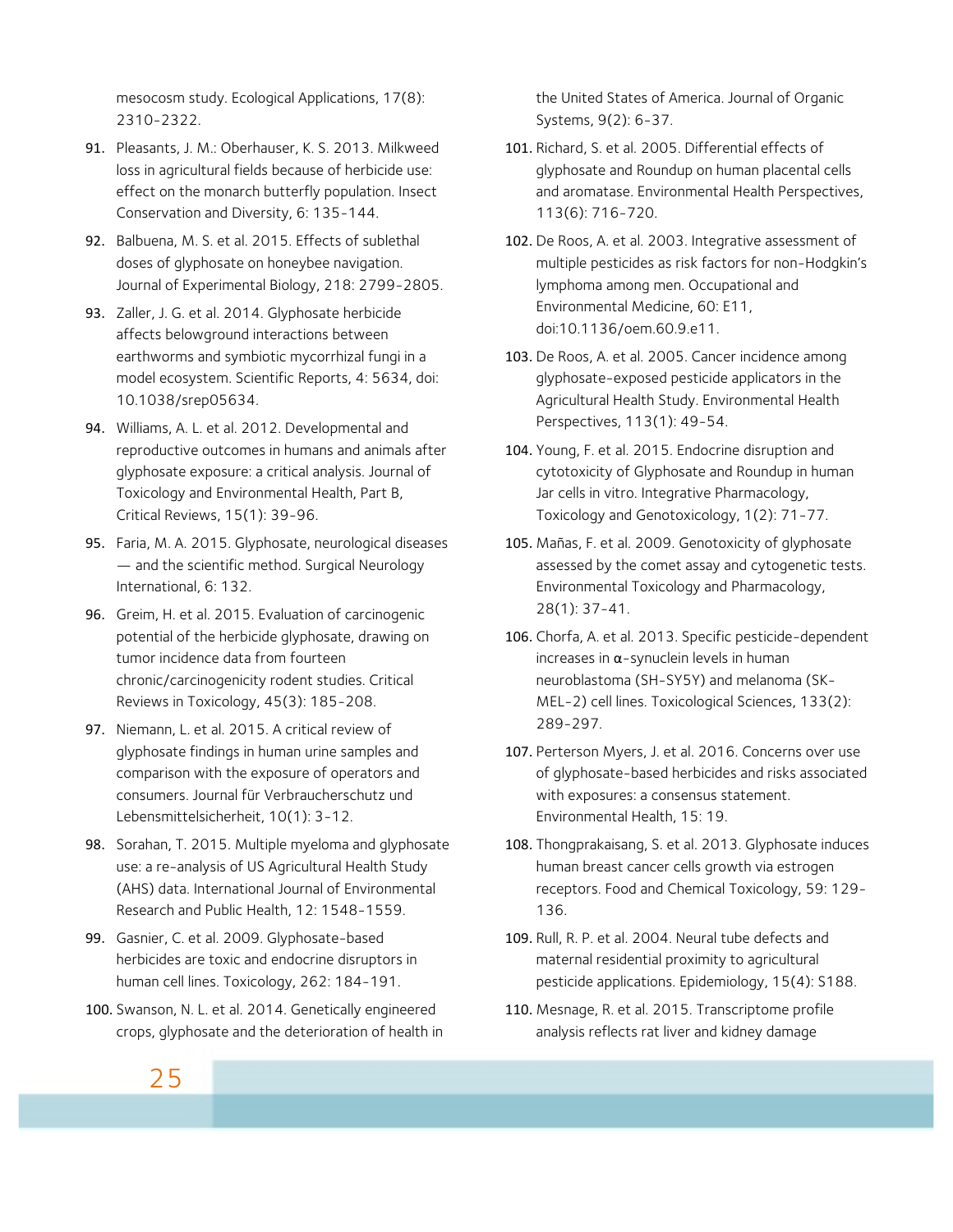following chronic ultra-low dose Roundup exposure. Environmental Health, 14: 70, doi: 10.1186/s12940-015-0056-1.

- 111. Romano, M. A. et al. 2012. Glyphosate impairs male offspring reproductive development by disrupting gonadotropin expression. Archives of Toxicology, 86: 663-673.
- 112. Clair, É. et al. 2012. A glyphosate-based herbicide induces necrosis and apoptosis in mature rat testicular cell in vitro, and testosterone decrease at lower levels. Toxicology in Vitro, 26: 269-279.
- 113. Guyton, K. Z. et al. 2015. Carcinogenicity of tetrachlorvinphos, parathion, malathion, diazinon, and glyphosate. The Lancet Oncology, 16(5): 490- 491.
- 114. Cattani, D. et al. 2014. Mechanisms underlying the neurotoxicity induced by glyphosate-based herbicide in immature rat hippocampus: involvement of glutamate excitotoxicity. Toxicology, 320: 34-45.
- 115. Krüger, M. et al. 2013. Glyphosate suppresses the antagonistic effect of Enterococcus spp. on Clostridium botulinum. Anaerobe, 20: 74-77.
- 116. Pandey, A.: Rudraiah, M. 2015. Analysis of endocrine disruption effect of Roundup® in adrenal gland of male rats. Toxicology Reports, 2: 1075- 1085.
- 117. Dellegrave, E. et al. 2003. The teratogenic potential of the herbicide glyphosate-Roundup® in Wistar rats. Toxicology Letters, 142: 45-52.
- 118. Oliveira, A. G. et al. 2007. Effects of the herbicide Roundup on the epididymal region of drakes Anas platyrhynchos. Reproductive Toxicology, 23: 182- 191.
- 119. Shehata, A. A. et al. 2013. The effect of glyphosate on potential pathogens and beneficial members of poultry microbiota in vitro. Current Microbiology, 66(4): 350-358.
- 120. Paganelli, A. et al. 2010. Glyphosate-based herbicides produce teratogenic effects on

vertebrates by impairing retinoic acid signaling. Chemical Research in Toxicology, 23: 1586-1595.

- 121. Sparling, D. W. et al. 2006. Toxicity of glyphosate as Glypro® and LI700 to red-eared slider (Trachemys scripta elegans) embryos and early hatchlings. Environmental Toxicology and Chemistry, 25(10): 2768-2774.
- 122. Siroski, P. A. et al. 2016. Immunotoxicity of commercial-mixed glyphosate in broad snouted caiman (Caiman latirostris). Chemico-Biological Interactions, 244: 64-70.
- 123. Howe, C. M. et al. 2004. Toxicity of glyphosatebased pesticides to four North American frog species. Environmental Toxicology and Chemistry, 23(8): 1928-1938.
- 124. Meza-Joya, F. L. et al. 2013. Toxic, cytotoxic, and genotoxic effects of a glyphosate formulation (Roundup®SL-Cosmoflux®411F) in the directdeveloping frog Eleutherodactylus johnstonei. Environmental and Molecular Mutagenesis, 54(5): 362-373.
- 125. Clements, C. et al. 1997. Genotoxicity of select herbicides in Rana catesbeiana tadpoles using the alkaline single-cell gel DNA electrophoresis (comet) assay. Environmental and Molecular Mutagenesis, 29: 277-288.
- 126. Jiraungkoorskul, W. et al. 2002. Histopathological effects of Roundup, a glyphosate herbicide, on Nile tilapia (Oreochromis niloticus). Science Asia, 28: 121-127.
- 127. Ma, J.: Li, X. 2015. Alteration in the cytokine levels and histopathological damage in common carp induced by glyphosate. Chemosphere, 128: 293- 298.
- 128. Uren Webster, T. M. et al. 2014. Effects of glyphosate and its formulation, Roundup, on reproduction in zebrafish (Danio rerio). Environmental Science and Technology, 48: 1271- 1279.
- 129. Çavaş , T.: Könen, S. 2007. Detection of cytogenetic and DNA damage in peripheral erythrocytes of goldfish (Carassius auratus)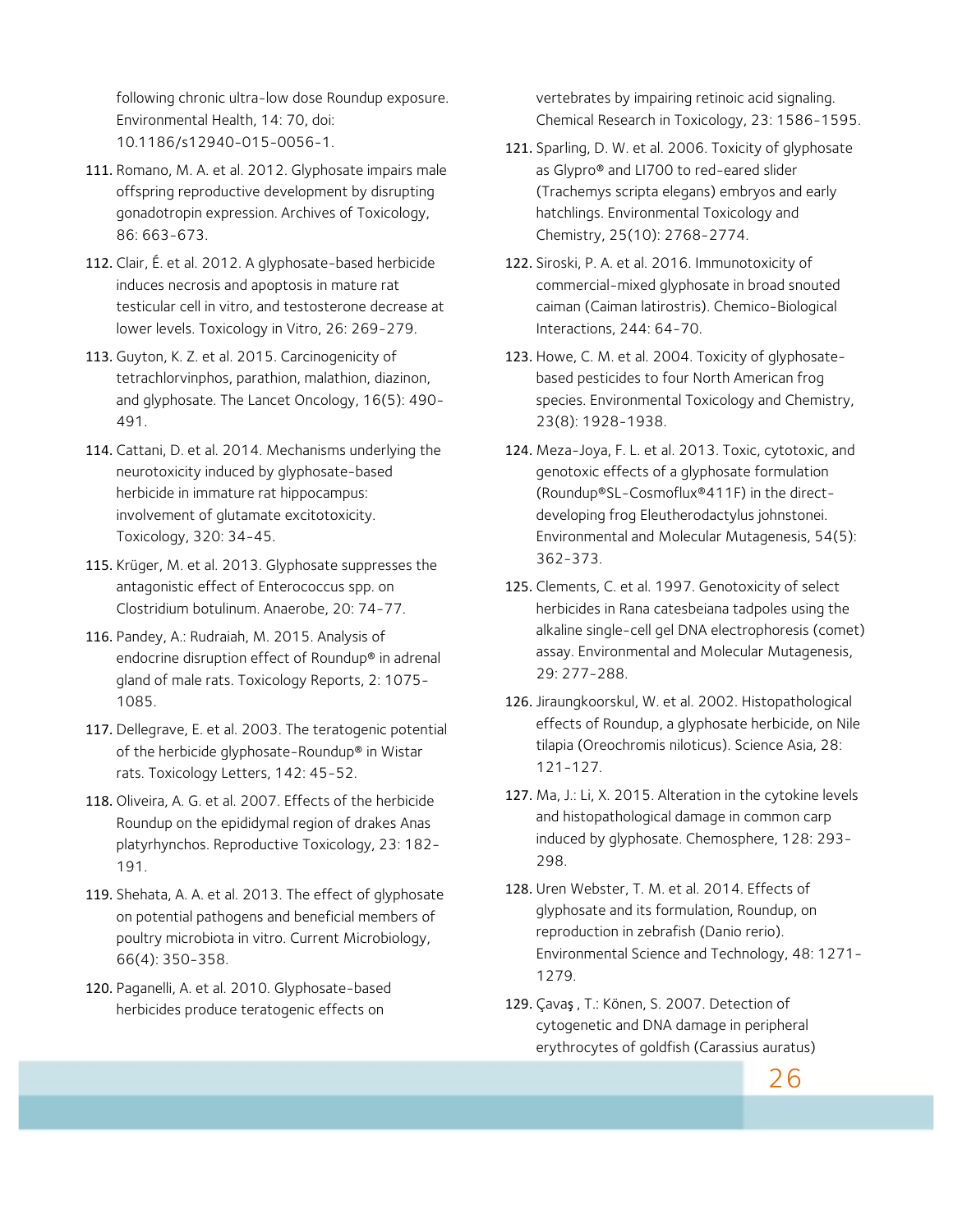exposed to a glyphosate formulation using the micronucleus test and the comet assay. Mutagenesis, 22: 263-268.

- 130. Cavalcante, D. G. et al. 2008. Genotoxic effects of Roundup on the fish Prochilodus lineatus. Mutation Research, 655(1-2): 41-46.
- 131. Roy, N. M. et al. 2016. Glyphosate induces neurotoxicity in zebrafish. Environmental Toxicology and Pharmacology, 42: 45-54.
- 132. Yusof, S. et al. 2014. Effect of glyphosate-based herbicide on early stages of Java medaka (Oryzias javanicus): A potential tropical test fish. Marine Pollution Bulletin, 85(2): 494-498.
- 133. Health Canada and Canadian Centre for Occupational Health and Safety (CCOHS). 2008. Risk vs. Hazard. WHMIS Quick Facts. Ottawa: Government of Canada. Retrieved from www.canada.ca/content/dam/hc-sc/migration/hcsc/ewh-semt/alt\_formats/hecssesc/pdf/pubs/occup-travail/risk-risque/riskrisque-eng.pdf.
- 134. Environmental Protection Agency (EPA). 2009. Problem formulation for the ecological risk and drinking water exposure assessment in support of the registration review of glyphosate and its salts. Washington, D. C. (U.S.A.): EPA. Retrieved from www.regulations.gov/contentStreamer?documentI d=EPA-HQ-OPP-2009-0361- 0007&contentType=pdf.
- 135. Canadian Food Inspection Agency (CFIA). 2017. Safeguarding with Science: Glyphosate Testing in 2015-2016. Ottawa: Government of Canada. Retrieved from

http://www.inspection.gc.ca/food/chemicalresidues-microbiology/food-safety-testingbulletins/2017-04-13/executivesummary/glyphosatetesting/eng/1491846907641/1491846907985.

136. Myers et al. 2016. Environmental Health. Concerns over use of glyphosate-based herbicides and risks associated with exposures: a consensus statement. Retrieved from

#### https://ehjournal.biomedcentral.com/articles/10.1 186/s12940-016-0117-0

- 137. Vanderberg, L. N. et al. 2017. Is it time to reassess current safety standards for glyphosate-based herbicides? Journal of Epidemiology and Community Health, 71(6): 613-618.
- 138. Vandelac, L. and Bacon, M.-H. 2017. Avis d'objection à la décision de réévaluation RVD2017- 01 sur le glyphosate. Montréal: Université du Québec à Montréal. Retrieved from cape.ca/wpcontent/uploads/2017/08/Avis-d27opposition-ARLA-glyphosate-Vandelac-Bacon-juin-2017. copie-C-1-1.pdf.
- 139. European Food Safety Authority (EFSA). 2015. Conclusion on pesticide peer review. Conclusion on the peer review of the pesticide risk assessment of the active substance glyphosate. EFSA Journal, 13(11): 4302, doi: 10.2903/j.efsa.2015.4302.
- 140. International Agency for Research on Cancer (IARC). 2016. IARC monographs 112. Glyphosate. Retrieved from monographs.iarc.fr/ENG/Monographs/vol112/mon o112-10.pdf.
- 141. Food and Agriculture Organization (FAO) and World Health Organization (WHO). 2016. Joint FAO/WHO Meeting on Pesticide Residues. Summary Report. Geneva: United Nations. Retrieved from www.who.int/foodsafety/jmprsummary2016.pdf?  $ua=1$ .
- 142. Environmental Protection Agency (EPA). 2016. Glyphosate issue paper: Evaluation of carcinogenic potential. Washington, D. C. (U.S.): EPA, Office of Pesticide Programs. Retrieved from www.regulations.gov/contentStreamer?documentI d=EPA-HQ-OPP-2016-0385- 0094&contentType=pdf.
- 143. European Chemical Agency (ECHA). 2017. Glyphosate not classified as a carcinogen by ECHA. Press release. Retrieved from https://echa.europa.eu/fr/-/glyphosate-notclassified-as-a-carcinogen-by-echa.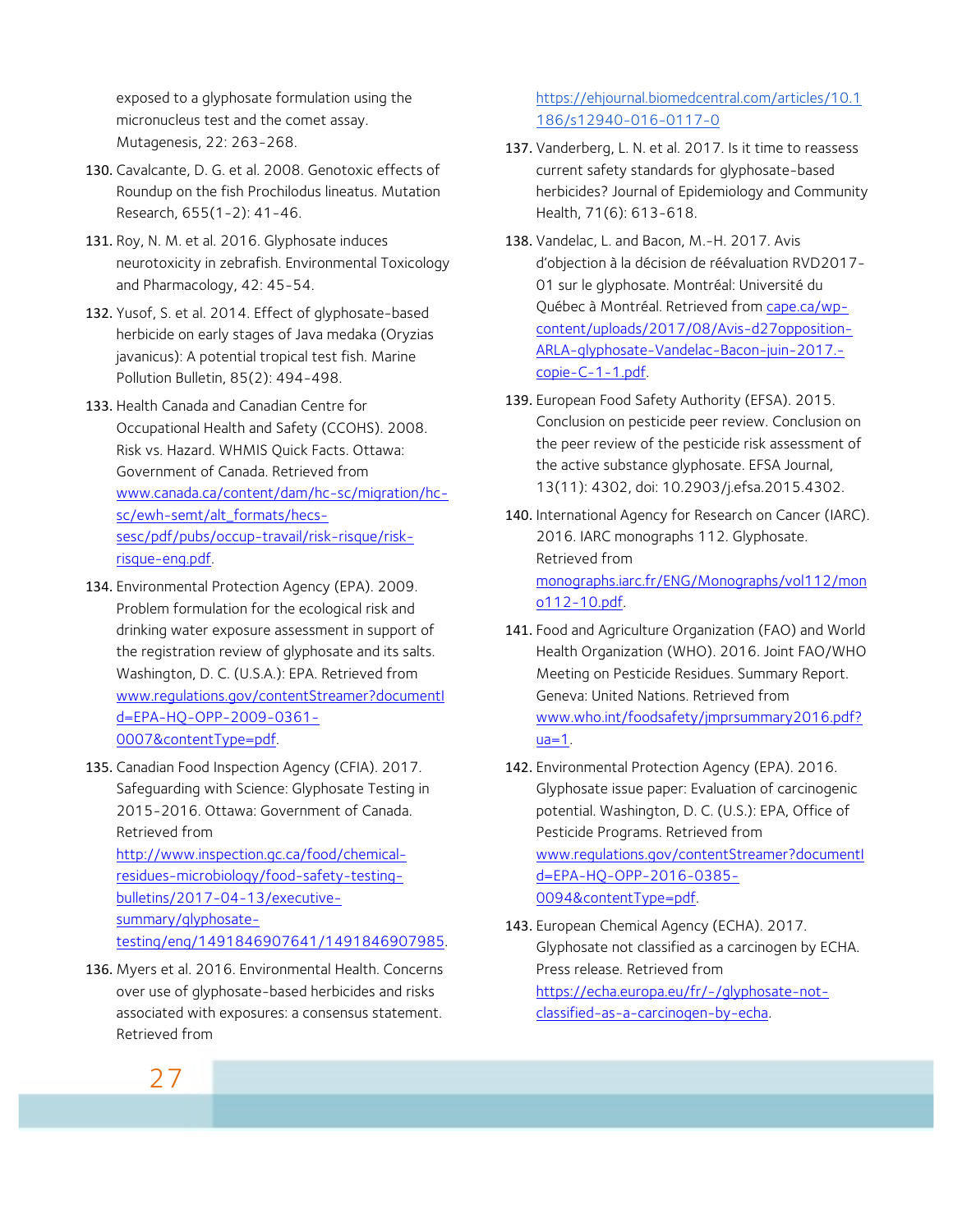- 144. Pest Management Regulatory Agency (PMRA). 2015. Glyphosate. Re-evaluation decision RVD2015-01. Ottawa: Health Canada.
- 145. The Lancet Oncology (editorial). 2016. When is a carcinogen not a carcinogen? The Lancet Oncology, 17(6): 681.
- 146. Tarazona, J. V. et al. 2017. Glyphosate toxicity and carcinogenicity: a review of the scientific basis of the European Union assessment and its differences with IARC. Archives of Toxicology, 91: 2723-2743.
- 147. Christopher J. Portier, who sat on the IARC committee tasked with evaluating glyphosate, collaborated with the Environmental Defense Fund, according to information on the organization's website: www.edf.org/people/senior-contributingscientists. Some believe this situation has put him into a conflict of interest.
- 148. Known as the "Monsanto Papers," various documents submitted to the federal court in San Francisco brought to light Monsanto's dubious attempts to greenwash glyphosate. The documents can be accessed at the following link: baumhedlundlaw.com/pdf/monsanto-documents/
- 149. Hakim, D. 2017. Monsanto weed killer Roundup faces new doubts on safety in unsealed documents. The New York Times, 14 March 2017. Retrieved from

www.nytimes.com/2017/03/14/business/monsan to-roundup-safety-lawsuit.html?\_r=2.

- 150. Reed, G. 2017. Monsanto's four tactics for undermining glyphosate science review. Union of Concerned Scientists. Retrieved from blog.ucsusa.org/genna-reed/monsantos-fourtactics-for-undermining-glyphosate-sciencereview.
- 151. Waldman, P. et al. 2017. Monsanto was its own ghoswriter for some safety reviews. Bloomberg Businessweek, 9 August 2017. Retrieved from www.bloomberg.com/news/articles/2017-08- 09/monsanto-was-its-own-ghostwriter-forsome-safety-reviews.
- 152. Harmsen, V. 2017. EU weed-killer evidence 'written by Monsanto.' EUobserver, 2 May 2017. Retrieved from euobserver.com/environment/137741.
- 153. Foucart, S. and Horel, S. 2017. "Monsanto papers", désinformation organisée autour du glyphosate. Le Monde, 4 October 2017. Retrieved from www.lemonde.fr/planete/article/2017/10/04/mo nsanto-papers-desinformation-organisee-autourdu-glyphosate\_5195771\_3244.html.
- 154. Williams, G. M. et al. 2016. A review of the carcinogenic potential of glyphosate by four independent expert panels and comparison to the IARC assessment. Critical Reviews in Toxicology, 46(suppl. 1): 3-20.
- 155. Solomon, K. R. 2016. Glyphosate in the general population and in applicators: a critical review of studies on exposure. Critical Reviews in Toxicology, 46(suppl. 1): 21-27.
- 156. Acquavella, J. et al. 2016. Glyphosate epidemiology expert panel review: a weight of evidence systemic review of the relationship between glyphosate exposure and non-Hodgkin's lymphoma or multiple myeloma. Critical Reviews in Toxicology, 46(suppl. 1): 28-43.
- 157. Williams, G. M. et al. 2016. Glyphosate rodent carcinogenicity bioassay expert panel review. Critical Reviews in Toxicology, 46(suppl. 1): 44-55.
- 158. Brusick, D. et al. 2016. Genotoxicity expert panel review: weight of evidence evaluation of the genotoxicity of glyphosate, glyphosate-based formulations, and aminomethylphosphonic acid. Critical Reviews in Toxicology, 46(suppl. 1): 56-74.
- 159. Pest Management Regulatory Agency (PMRA). 2010. Re-evaluation Work Plan for Glyphosate. Reevaluation note. REV2010-02. Ottawa: Health Canada. Retrieved from publications.gc.ca/collections/collection\_2010/arla -pmra/H113-5-2010-2-eng.pdf.
- 160. Équiterre et al. 2017. Final notice of objection to re-evaluation decision RVD2017-01, glyphosate, April 28, 2017. Retrieved from